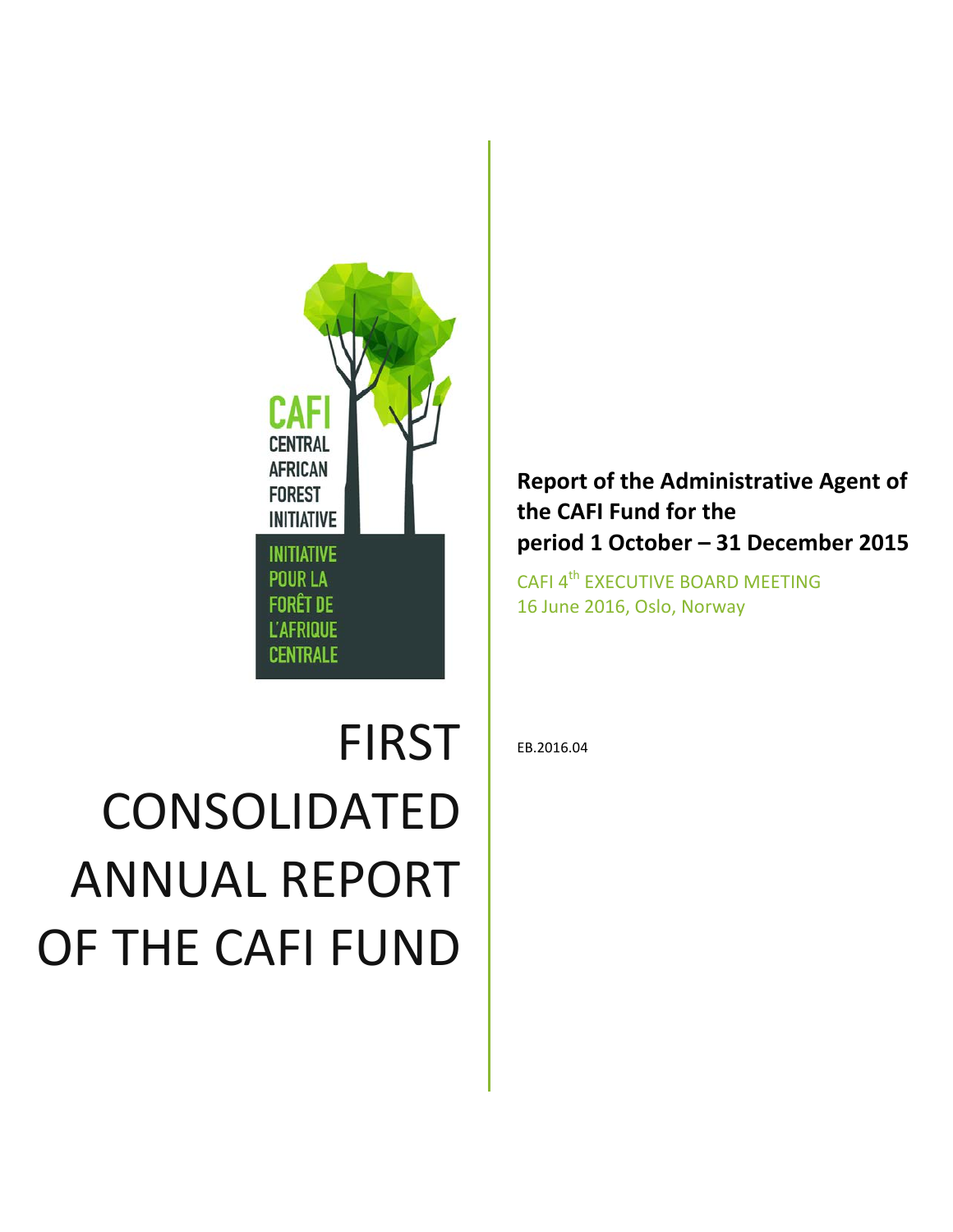# <span id="page-1-0"></span>The CAFI Fund

# <span id="page-1-1"></span>Participating Organizations



red lives. Resilient nations

United Nations Development Programme Food and Agriculture Organization

# <span id="page-1-2"></span>Implementing Organizations



United Nations Development Programme



The World Bank Group

<span id="page-1-3"></span>Participating and contributing donors











Food and Agriculture Organization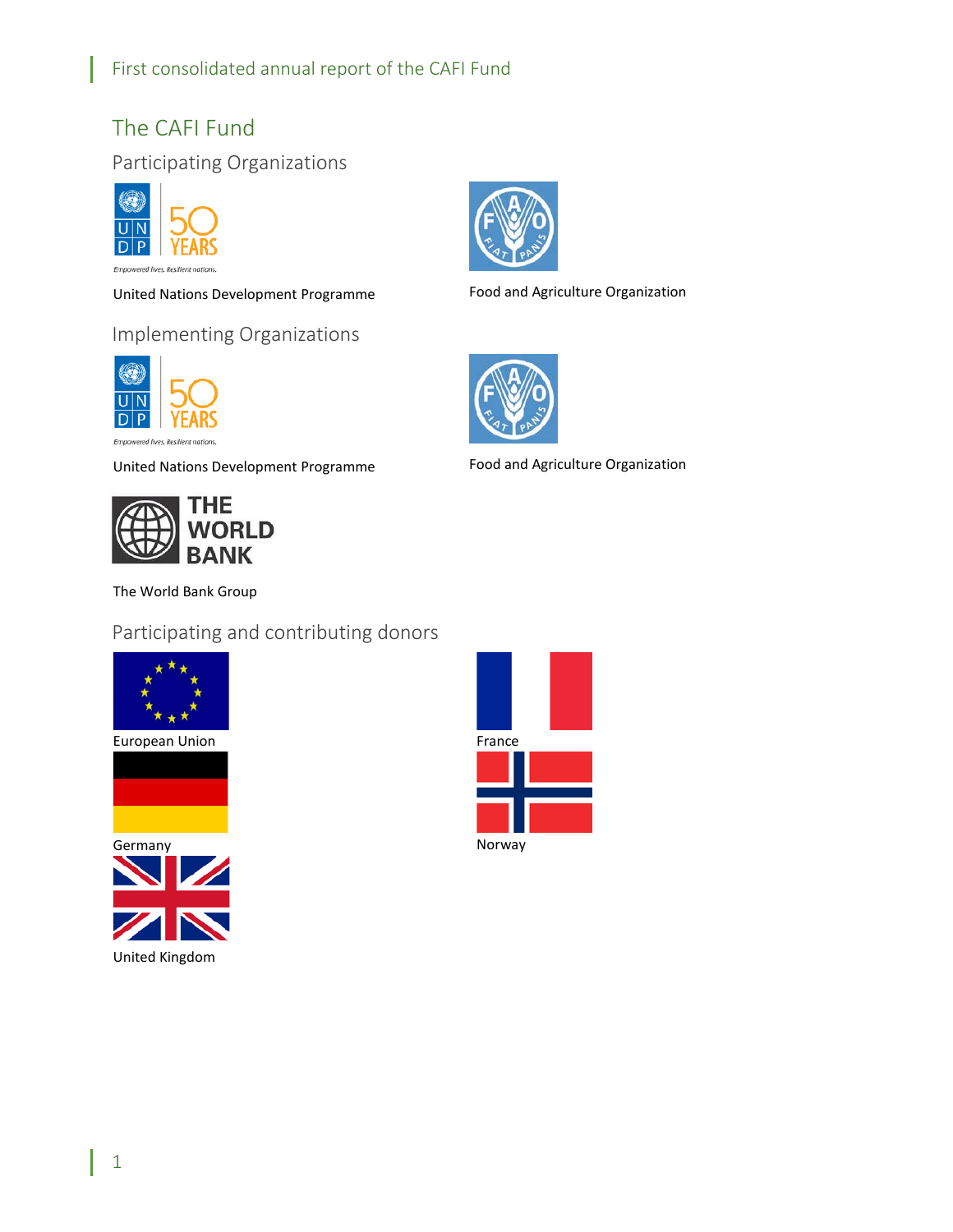<span id="page-2-0"></span>

The Multi-Partner Trust Fund (MPTF) Office serves as the Administrative Agent for the CAFI Fund.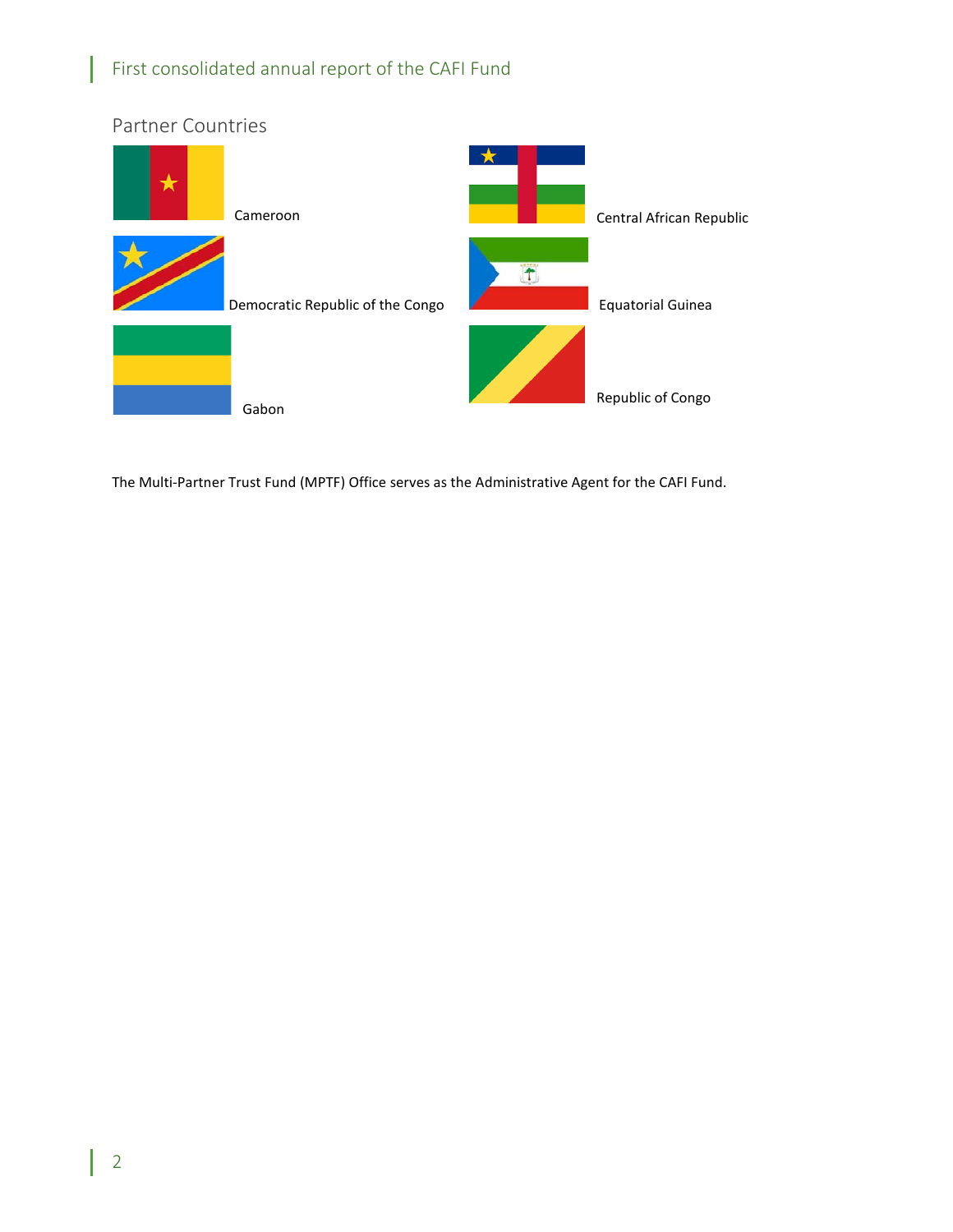# Table of Contents

| 1.                                                                                                                                                                                                                                                |  |
|---------------------------------------------------------------------------------------------------------------------------------------------------------------------------------------------------------------------------------------------------|--|
| $In traditional < 10.1, 10.1, 10.1, 10.1, 10.1, 10.1, 10.1, 10.1, 10.1, 10.1, 10.1, 10.1, 10.1, 10.1, 10.1, 10.1, 10.1, 10.1, 10.1, 10.1, 10.1, 10.1, 10.1, 10.1, 10.1, 10.1, 10.1, 10.1, 10.1, 10.1, 10.1, 10.1, 10.1, 10.1, 10.1, 10.1, $<br>2. |  |
| 3.                                                                                                                                                                                                                                                |  |
| 4.                                                                                                                                                                                                                                                |  |
|                                                                                                                                                                                                                                                   |  |
|                                                                                                                                                                                                                                                   |  |
|                                                                                                                                                                                                                                                   |  |
|                                                                                                                                                                                                                                                   |  |
| 5.                                                                                                                                                                                                                                                |  |
|                                                                                                                                                                                                                                                   |  |
|                                                                                                                                                                                                                                                   |  |
|                                                                                                                                                                                                                                                   |  |
|                                                                                                                                                                                                                                                   |  |
| 6.                                                                                                                                                                                                                                                |  |
|                                                                                                                                                                                                                                                   |  |
|                                                                                                                                                                                                                                                   |  |
|                                                                                                                                                                                                                                                   |  |
|                                                                                                                                                                                                                                                   |  |
|                                                                                                                                                                                                                                                   |  |
|                                                                                                                                                                                                                                                   |  |
|                                                                                                                                                                                                                                                   |  |
|                                                                                                                                                                                                                                                   |  |
| 7.                                                                                                                                                                                                                                                |  |
| 8.                                                                                                                                                                                                                                                |  |
| 10.                                                                                                                                                                                                                                               |  |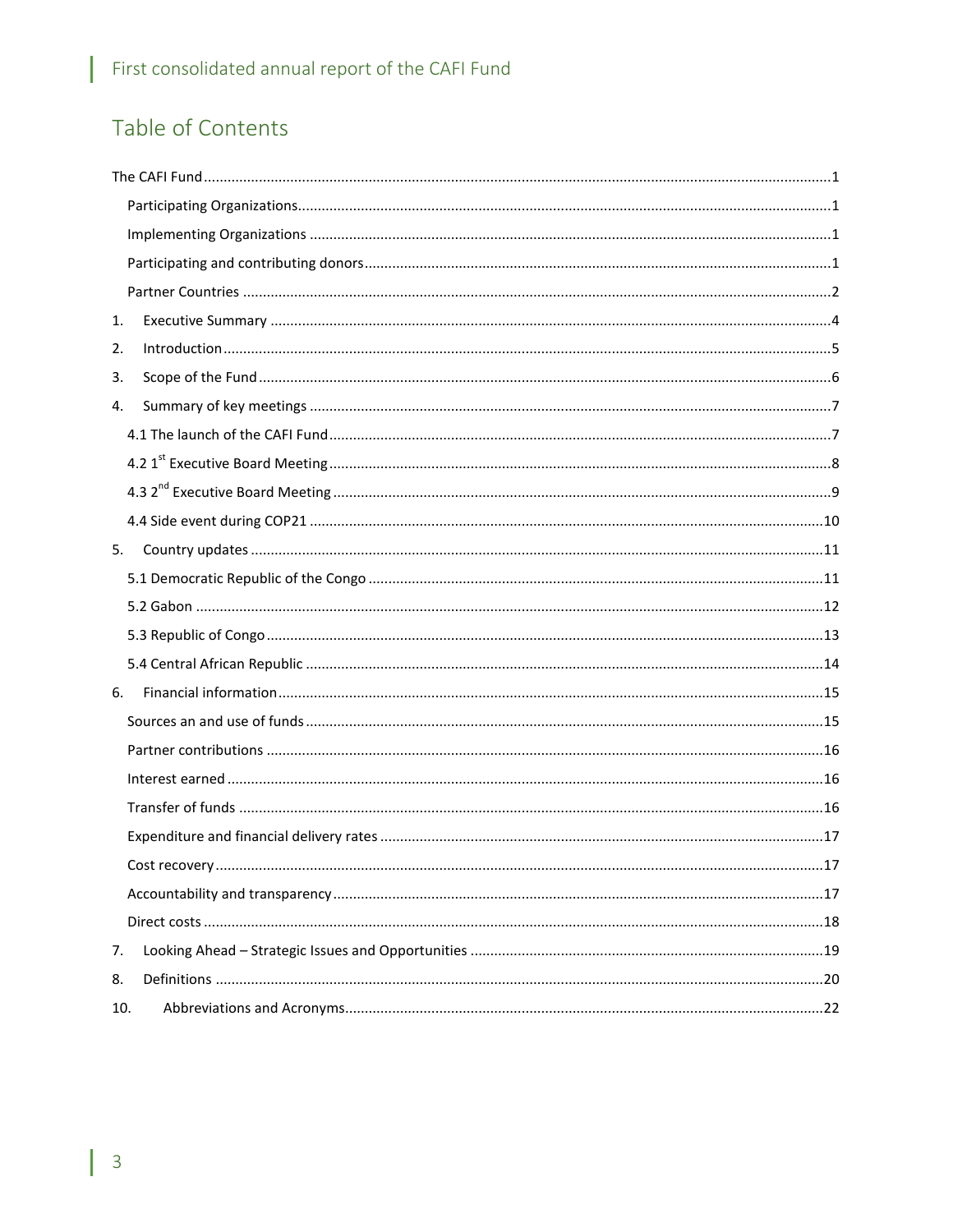# <span id="page-4-0"></span>1. Executive Summary

The Central African Forest Initiative was launched during the UN General Assembly in New York on September 29, 20[1](#page-4-1)5 by the signature of the Joint Declaration<sup>1</sup>. The CAFI Trust Fund administered by the MPTF-O, was officially launched on the same occasion. A five year contribution agreement of up to 2,080,000,000 NOK was announced and signed between Norway and the MPTF.

During the last trimester of 2015, all high-forest cover Central African countries signed or were preparing to sign the Joint Declaration thus becoming eligible to apply for funding from CAFI. By COP21 in Paris in December, all original donor countries signed the Declaration and France made a pledge to contribute both to the CAFI Trust Fund and bilaterally.

Following the launch, the operational structure of the fund was set up, this included the organization of two Executive Board meetings that adopted the rules and procedures of the board, approved the terms of reference and budget of the fund's secretariat and the process and criteria for approving national investment frameworks.

By the end of the year, the portfolio development started and partner countries were making progress

- DRC National Investment Framework submitted, reviewed, second reading during 2nd EB meeting
- Gabon National Investment Framework submitted, first reading
- Republic of Congo preparatory grant request to develop National Investment Framework submitted
- Central African Republic preparatory grant request to develop National Investment Framework submitted
- Cameroon pending signature of Joint Declaration
- Equatorial Guinea pending signature of Joint Declaration

During this period, several key documents were drafted and negotiated, including a revised version of the fund's terms of reference, the monitoring and evaluation framework and the risk management framework.

<span id="page-4-1"></span> $1$  http://www.cafi.org/Joint Declaration.aspx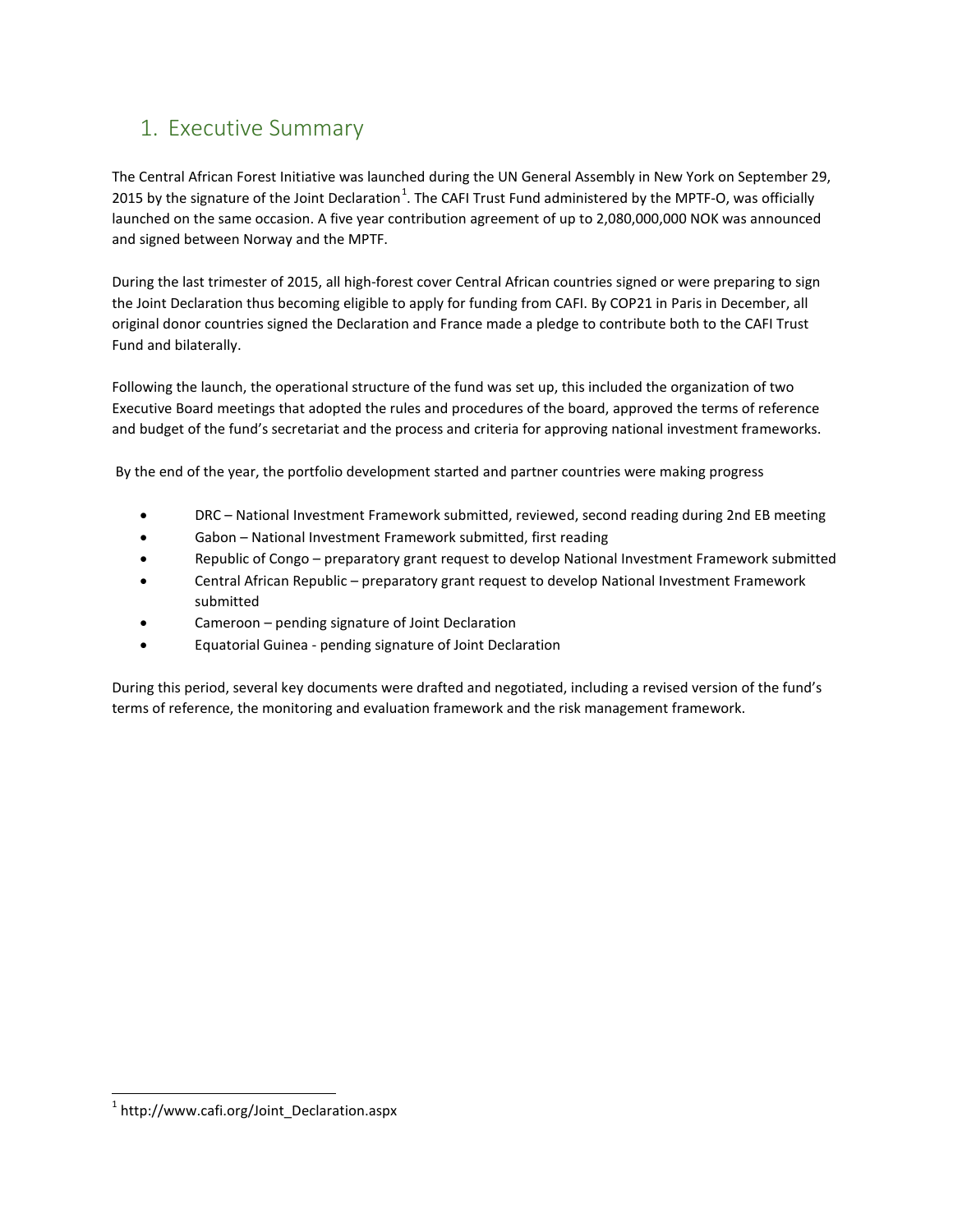# <span id="page-5-0"></span>2. Introduction

The Administrative Agent of the CAFI Fund is pleased to present the First Annual Progress Report - the 2015 Annual Report. The report summarizes the steps taken to establish the new Central Africa Forest Initiative during the last quarter of 2015.

The Central African Forest Initiative (CAFI) is a platform of coordination for like-minded partners that provides for substantially scaled-up international support to national REDD+/Low Emission Development investment frameworks. It includes a distinct CAFI Multi-Partner Trust Fund to ensure the coherence and efficiency of the Initiative. The latter offers harmonized approval, disbursement, and monitoring and reporting processes. Donors who are part of the Initiative can commit resources to the Fund or use, in a coordinated manner, bilateral channels to provide financial support.

CAFI is open to countries with high forest cover in the Congo Basin, namely: DRC, Republic of Congo, Cameroon, Gabon Central African Republic and Equatorial Guinea. The following donors signed the Joint Declaration of Intent: France, Norway, UK, European Union and Germany. Brazil signed it as a South-South partner.



**FIGURE 1: CAFI PARTNER COUNTRIES**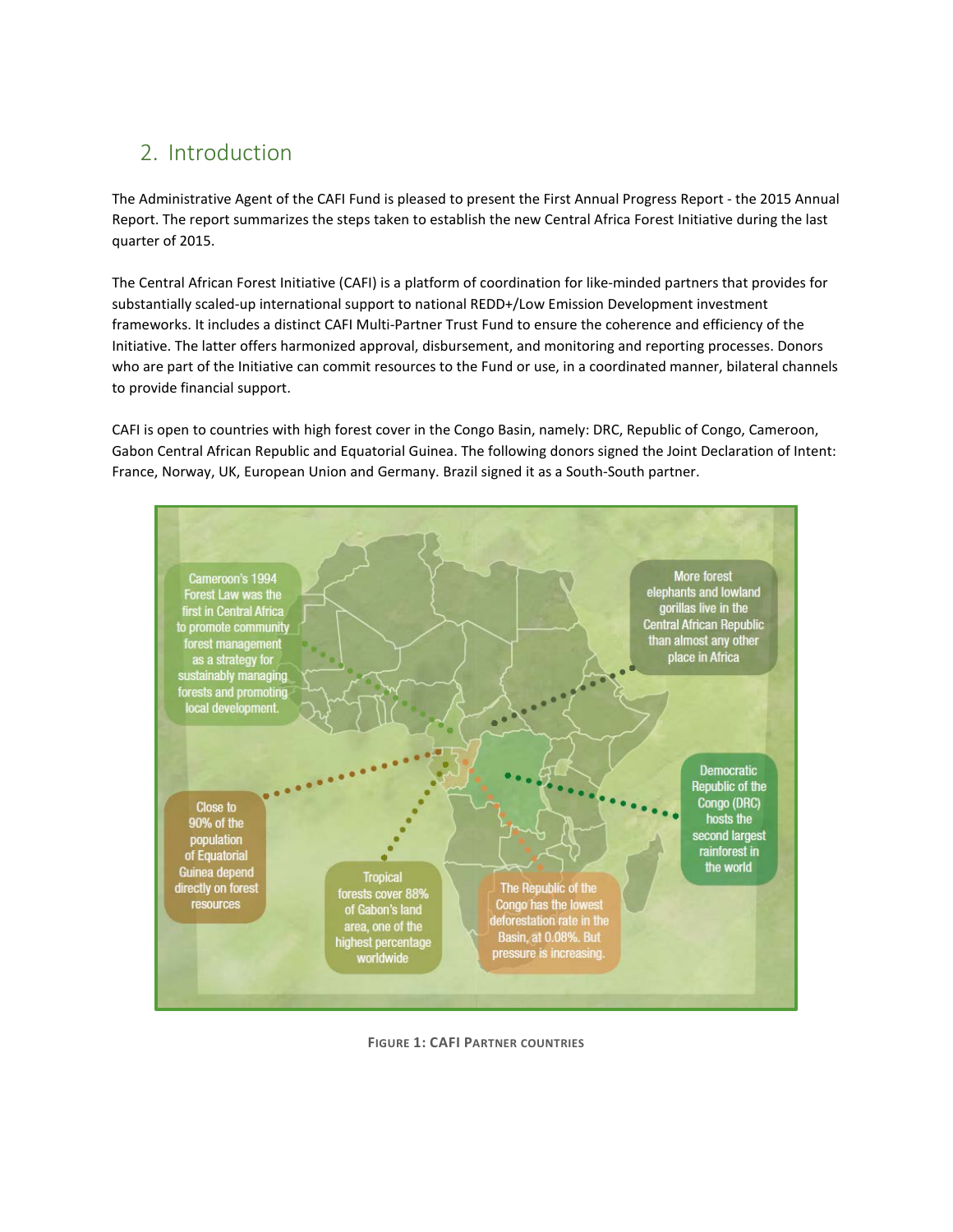The distinctive features of the CAFI Fund are:

- It will approve one investment framework per country that covers national reforms and measures addressing drivers of deforestation and forest degradation. The Fund will not receive project proposals from many different project developers. This way the Fund seeks to achieve a holistic and national approach and transformational change required to address the drivers of forest loss spanning across many different sectors of the economy.
- Investment frameworks will be submitted by highest political authorities (Prime Minister's Office or Presidency) to ensure the highest level buy-in and capacity to coordinate across different line ministries.

The expected fund capitalization is US\$ 500M. As of December 31, 2015, Norway signed a contribution agreement amounting to approximately US\$ 250M and France announced a direct contribution of 3M€ to the CAFI fund, to be complemented by bilateral support that in 2016 could reach up to 20M€, during the COP21 in Paris in December 2015.

The CAFI Fund uses a pass-through modality allowing for implementing organizations to use their own procedures under a common results and M&E framework. Implementing organizations include UN Organizations (UNDP and FAO), the World Bank and International Cooperation Agencies (including AFD, GIZ and others).

# <span id="page-6-0"></span>3. Scope of the Fund

The Congo Basin is home to the second biggest tropical rainforest in the world, while the forests in DRC alone store the equivalent of three years of global CO2 emissions. Despite the importance of the forests of the Congo Basin, the African region in general has received the least amount of REDD+ finance (compared to Latin America and the Caribbean and Asia).

While annual deforestation rates have been low, the Central African rainforests are at a critical turning point. With population growth and globalization, the pressure on forests is increasing. Central African governments find themselves caught in the intertwined challenges of climate change, poverty reduction, food security and the conversion of tropical forests to new forms of industrial farming, mining concessions and infrastructure projects.

Numerous recent studies have identified the four main direct drivers and their dynamics in the Congo Basin: agriculture, wood energy, forestry and infrastructure/mining development. Historically, small scale deforestation phenomena are observed, corresponding to increasing slash-and-burn agricultural activities, artisanal timber logging, artisanal charcoal production, and firewood harvesting. Indirect drivers include weak governance, land use planning and land tenure arrangements, population growth and the lack of economic opportunities.

In addition to current drivers, CAFI seeks to address anticipated drivers as well. Forest loss is expected to increase in the region because of economic development, high population growth and the need to diversify the economy for oil producing nations. Not only forest loss will increase the dynamics behind the drivers are also expected to change with a much larger role to industrial, large scale activities such as commercial agriculture, mining and infrastructure development.

The CAFI Fund provides an opportunity for partner countries to address all direct and indirect drivers of forest loss as it aims to contribute to: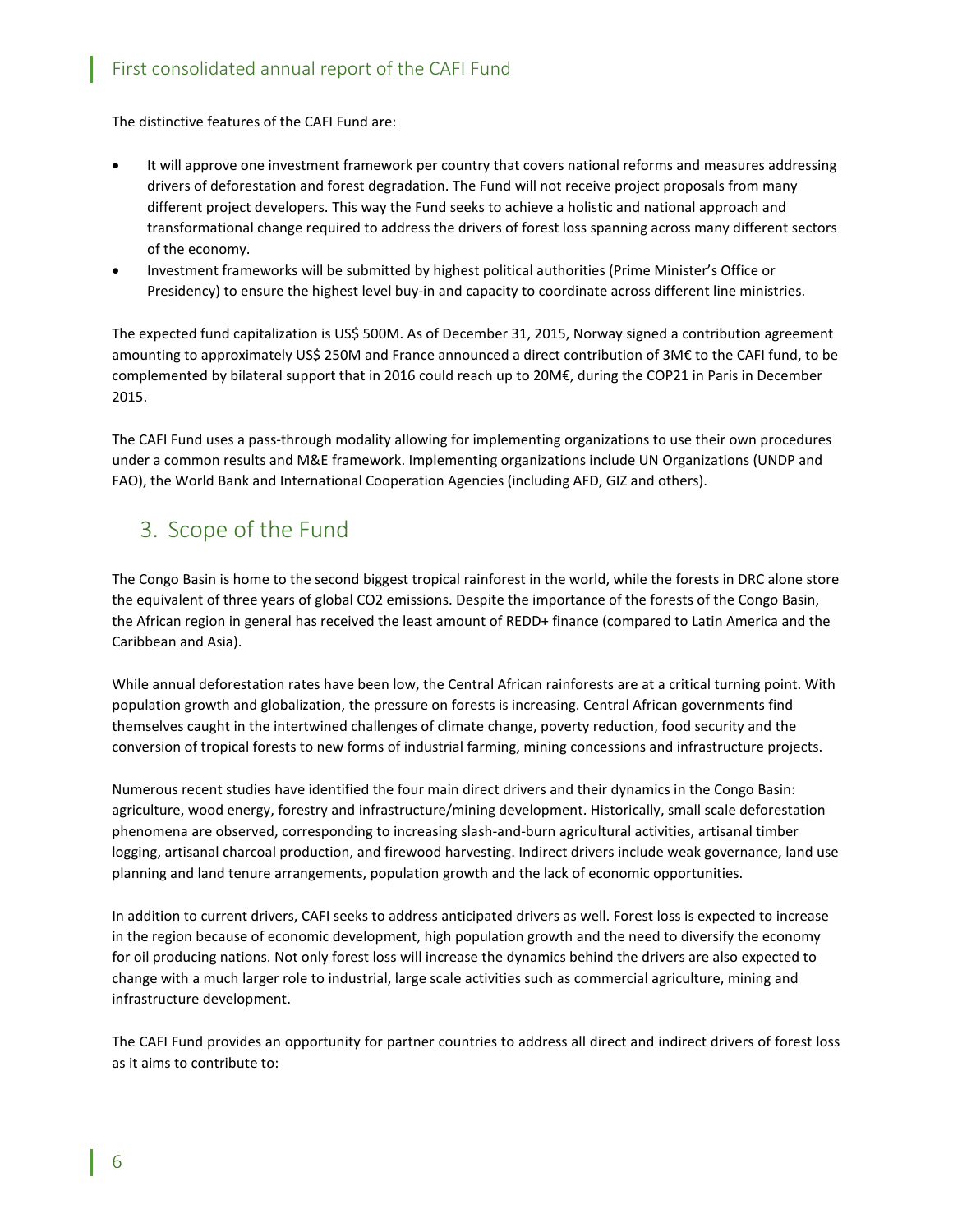- **Sustainable agricultural** practices lead to less land conversion and increased food security;
- **Sustainable** alternatives to current **wood energy** practices are adopted;
- Forestry sector institutions have the capacity and the legal framework to promote, monitor and enforce **sustainable forest management**;
- Future **infrastructure and mining** projects minimize their overall footprint;
- **Land use planning** decisions ensure a balanced representation of sectoral interests and keep forests standing, **and better tenure security** does not incentivize conversion by individuals or communities;
- Indirect drivers overnance Direct drivers **Wood energy** Infrastructure

**FIGURE 2: DIRECT AND INDIRECT DRIVERS OF DEFORESTATION AND FOREST DEGRADATION IN CENTRAL AFRICA**

- **Population growth and migration** to forests and forest fronts are slowed down;
- Better **inter-ministerial coordination and governance** resulting in permitting and fiscal regime of economic activities that do not push economic actors to forest conversion and illegal activities.

CAFI-funded programs can cover one driver over the entire national territory such as in the case of reform processes or focus on large territorial entities addressing all relevant local drivers in one program and providing feedback into national processes.

# <span id="page-7-0"></span>4. Summary of key meetings

# <span id="page-7-1"></span>4.1 The launch of the CAFI Fund

On September 29, 2015 a coalition of governments from Central Africa, willing donors and their multilateral and South-South partners launched the Central African Forest Initiative and its Multi-Donor Trust Fund.

They signed the Joint Declaration, which sets out the objectives of CAFI which are to recognize and preserve the value of the forests in the region to mitigate climate change, reduce poverty, and contribute to sustainable development. These goals will be attained through the implementation of country-led, national scale, holistic REDD+ and Low Emissions Development (LED) National Investment Frameworks (NIFs) which will include policy reforms and other tangible measures to address the drivers of deforestation and forest degradation and promote sustainable development.

In the Joint Declaration, Donors committed to ensuring better coordination and harmonization among themselves and to mobilizing resources for the implementation of national investment frameworks developed by Central Africa countries. Parts of the donor support will be channeled through a distinct financing mechanism managed by the UN Multi-Partner Trust Fund Office. Complementary contributions through other channels will also be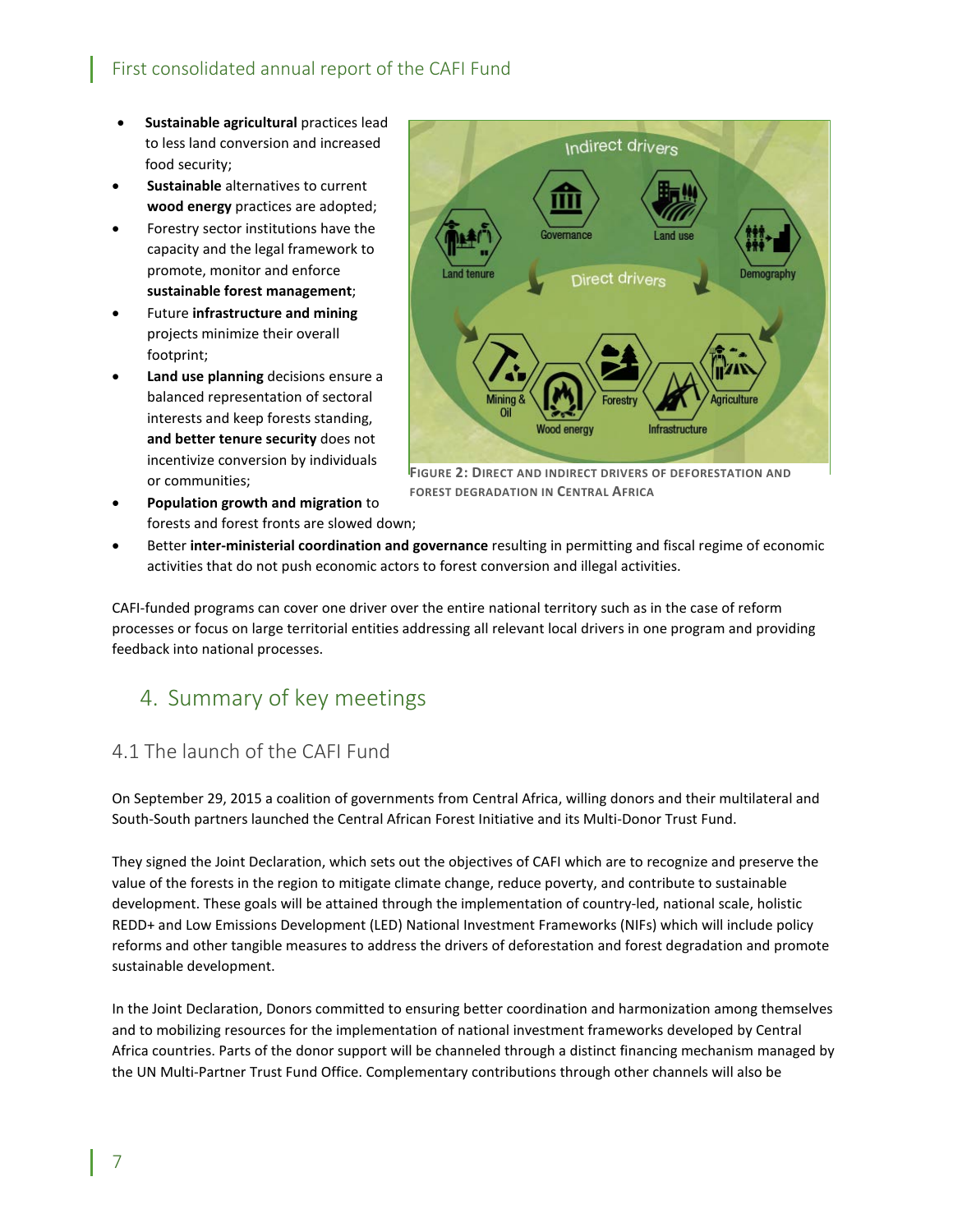encouraged. The Initiative will be open to public and private donors. Norway was the first donor to sign a contribution agreement during the launch event of CAFI.

High-forest cover partner countries in Central Africa (the Central African Republic, DRC and Gabon) that choose to join the Initiative commit to developing and implementing national investment frameworks to drive national reforms and carry out various multi-sectorial programs aimed at transformational change to reduce emissions from deforestation and forest degradation and contribute to sustainable development. These national investment frameworks will be elaborated in a transparent and participatory manner, meet established environmental and social safeguards, and will tie in with the country's general planning cycle with links to the country's overall development vision and objectives. Brazil as a South- South partner expressed its interest in contributing particularly through capacity building and exchange of experiences and expertise in the implementation of policies that may contribute to fulfilling the objectives set by CAFI, as well as to address the drivers of deforestation and forest degradation.

| Speakers of the Launch Event                                                                       |
|----------------------------------------------------------------------------------------------------|
| Welcome Remarks by UNDP BPPS Director, Mr. Magdy Martinez-Soliman                                  |
| <b>UNDP Administrator, Ms. Helen Clark</b>                                                         |
| <b>United Kingdom</b> Minister of State for International Development, Rt Hon Grant Shapps         |
| <b>Democratic Republic of Congo Minister of Finance, H.E. Mr. Yav Mulang</b>                       |
| FAO Director General, Mr. José Graziano Da Silva                                                   |
| Norway Minister of Environment, H.E. Ms. Tine Sundtoft                                             |
| Gabon Minister of Economy, H.E. Mr. Regis Immongault                                               |
| <b>France</b> Minister of State for Development and Francophony, H.E. Ms. Annick Girardin          |
| Republic of Congo Minister of Forest Economy and Sustainable Development, H.E. Henri Djombo        |
| Brazil Ministry of External Relations H.E. Ambassador Mr. J.A. Marcondes de Carvalho               |
| <b>European Commission</b> Director of International & Climate Strategy, Mr. Artur Runge-Metzger   |
| <b>Central African Republic Minister of Economy, H.E. Mrs. Florence Limbio</b>                     |
| World Bank Senior Director, Environment and Natural Resources Global Practice, Ms. Paula Caballero |
| <b>Closure Remarks</b> by UNDP MPTF Office Executive Coordinator, Ms. Jennifer Topping             |

# <span id="page-8-0"></span>4.2 1st Executive Board Meeting

Geneva October 26, 2015. Key agenda items discussed.

### **Agenda Item 1: Opening, election of chairperson, approval of agenda**

The Board elected Norway to Chair the Meeting. Regarding participation in the EB Meeting, the Board noted that the EU and Germany had not signed the Declaration. But they have been invited to attend as their signature is impending.

### **Agenda item 2: Presentation and approval of the Executive Board Rules and Procedures (EB.2015.01)**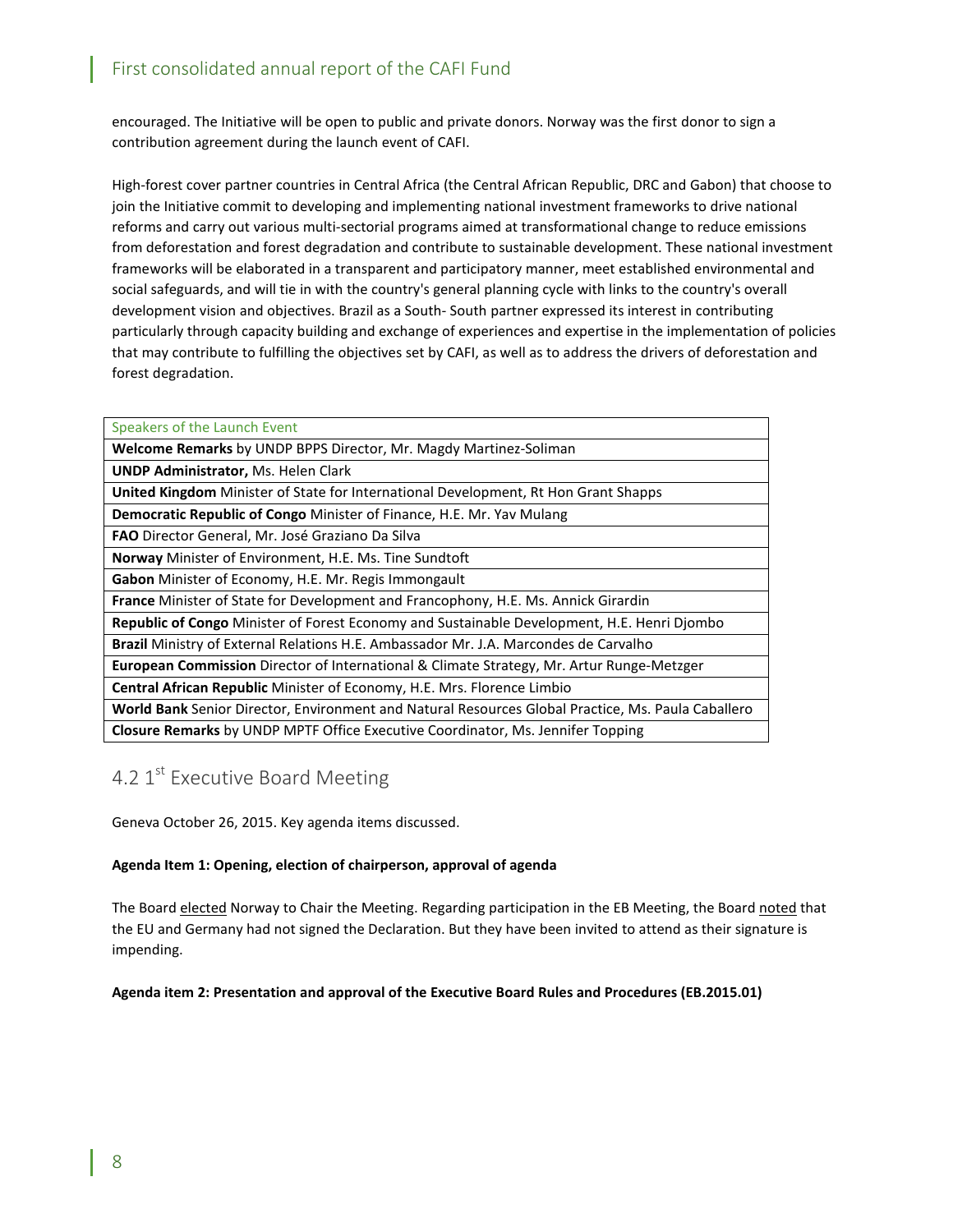Decision on the Rules and Procedures of the Executive Board. The Board decided to adopt the document Rules and Procedures of the Executive Board of CAFI *EB.2015.01[2](#page-9-1)* . These Rules and procedures might be modified to reflect eventual changes in the CAFI ToR.

### **Agenda item 3: CAFI Terms of Reference (current status and procedure for amendments)**

The Executive Board agreed on the following process for the amendment of the TORs: EB Members and Observers to submit written comments. MPTF will address those comments and prepare a response matrix.

#### **Agenda item 5: Presentation and approval of CAFI Secretariat TORs and interim arrangements**

Decision of the Executive Board on the CAFI Secretariat Terms of Reference and budget, and the Interim Arrangements. The Board decided to adopt the document Terms of Reference of the Secretariat of CAFI *EB.2015.03[3](#page-9-2)* with the budget presented therein. The Board decided to adopt the interim budget of CAFI *EB.2015.04*

### **Agenda item 6: Presentation and approval of CAFI Review Procedures of National Investment Frameworks (EB.2015.02)**

Decision of the Executive Board on the Procedures for the review of national investment frameworks by CAFI. The Executive Board decided to adopt the document Procedures for the review of national investment frameworks by CAFI *EB.2015.02*.

#### **Agenda item 7: First presentation of DRC National Investment Framework**

DRC delegation (representatives of Ministry of Finance and Ministry of Environment and Sustainable Development) presented the DRC National Investment Framework. Summary of the National Investment Framework can be found under section 5.1.

The Executive Board congratulated DRC on its efforts, and requested the Interim Secretariat a timeline for comments, responses, independent review and next presentation of the DRC NIF.

#### **Agenda item 9: Preparatory grants and portfolio allocation**

Decision of the Executive Board on preparatory grants and portfolio allocation. The Executive Board invited the Republic of Congo and the Central African Republic to present a request for preparatory grants for the development of national investment frameworks with their selected implementing partners. It also requested the partner countries to explain how CAFI funding will complement other available and relevant preparatory funding (such as the FIP for example).

#### **Agenda item 10: Other business**

The Executive Board requested the Secretariat to draft a note on regional cooperation and on the concrete work/governance arrangements between CAFI and other instruments (CBFP, FCPF, FIP, etc.).

# <span id="page-9-0"></span>4.3 2<sup>nd</sup> Executive Board Meeting

Paris, December 7, 2015, Key agenda items discussed.

### **Agenda item 2: Letters of Intent**

<span id="page-9-1"></span> <sup>2</sup> http://www.cafi.org/~/media/Files/Projects/CAFI/English%20Documents/01%20CAFI%20EB%20Rules%20of%20Pr ocedure.pdf

<span id="page-9-2"></span><sup>3</sup> http://www.cafi.org/~/media/Files/Projects/CAFI/English%20Documents/03%20CAFI%20Secretariat%20Terms%2 0of%20Reference%20ss%20budget.pdf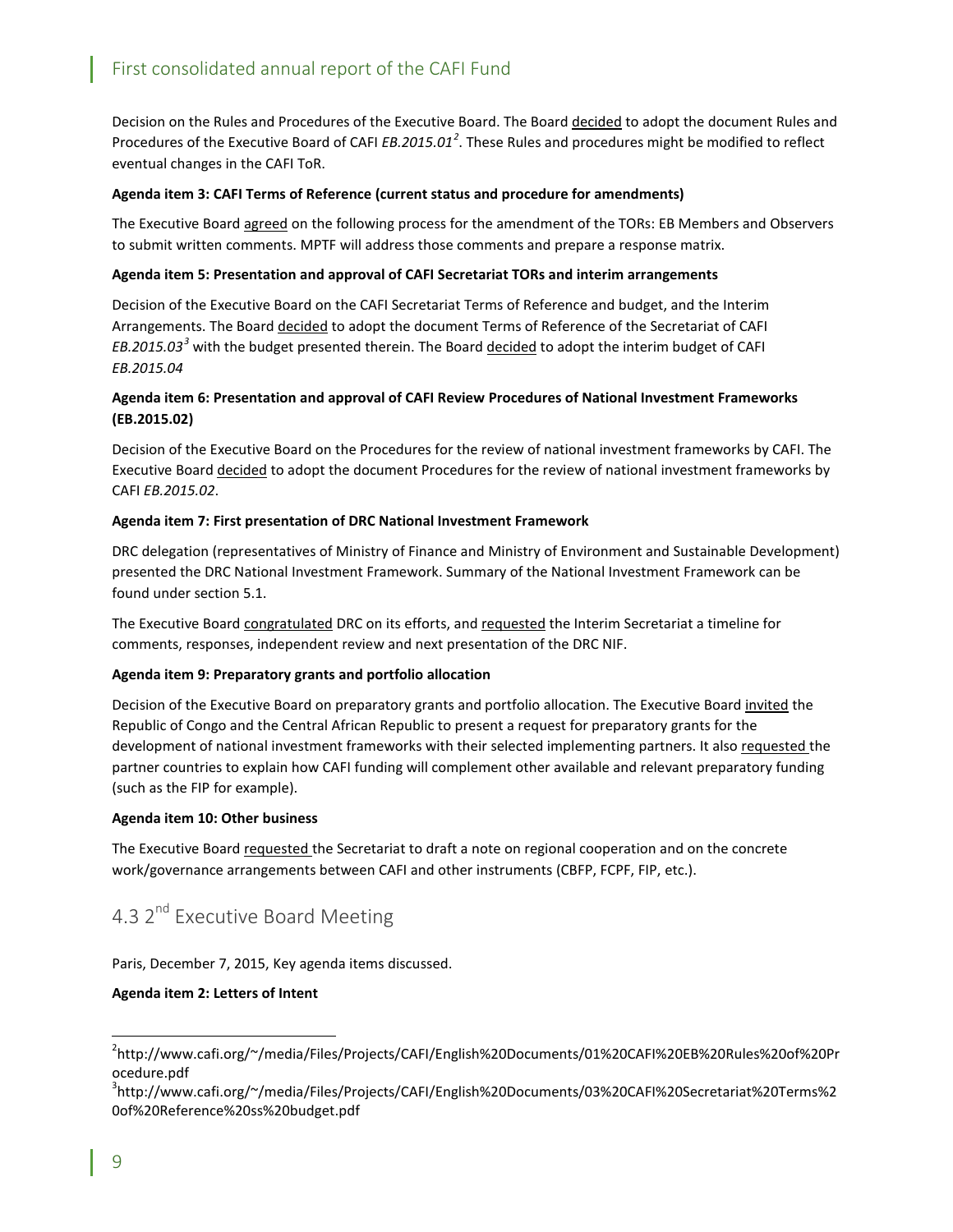The Executive Board requests the Secretariat to draft a decision and circulate with the following elements:

on one verification of milestones, two tranches (one committed, the second after verification), flexible date for verification of milestones.

### **Agenda item 4: Cooperation with other initiatives**

The Executive Board requests the Secretariat to map potential partners that could be involved in the CAFI and propose ways to involve them including: involvement in the country sessions, involvement at national level vs. regional level, involvement in annual forums, better outreach and communications.

Based on these discussions and inputs the EB will make a decision by changing the CAFI TORs and EB Rules and procedures if necessary.

A specific proposal was tabled to allow the CBFP facilitator and the COMIFAC's Executive Secretary to attend as permanent observers the country sessions of the EB meetings

#### **Agenda items 7-13: Country sessions**

DRC and Gabon presented their national investment frameworks while Republic of Congo and the Central African Republic presented a preparatory grant request.

The Executive Board decides to pursue three parallel tracks at the same in DRC: Consultation plan and its implementation, Negotiation on the milestones in the LOI, and support the operationalization of the National Fund.

Country information can be found in section 5

### <span id="page-10-0"></span>4.4 Side event during COP21

### Paris, December 8, 2015

The side event had a high level segment with interventions from Ministers from Norway, Germany (video), EC (through representative of Commissioner), France, DRC, Gabon, Republic of Congo, CAR. The second half of the event consisted of questions and answers from the floor. The objective of the side event was to inform COP21 participants of CAFI, demonstrate the engagement of partner countries in the region through the participation of Ministers, reconfirm commitment made by donors having already signed the Joint Declaration and announce new signatures and financial commitments. During the presentations, the following was announced:

- Donor governments having already signed the CAFI Joint Declaration reconfirmed their support
- EC on behalf of the EU signed the Joint Declaration
- Germany signed the Joint Declaration
- France announced a direct contribution of 3M€ to the CAFI fund, to be complemented by bilateral support which in 2016 could reach up to 20M€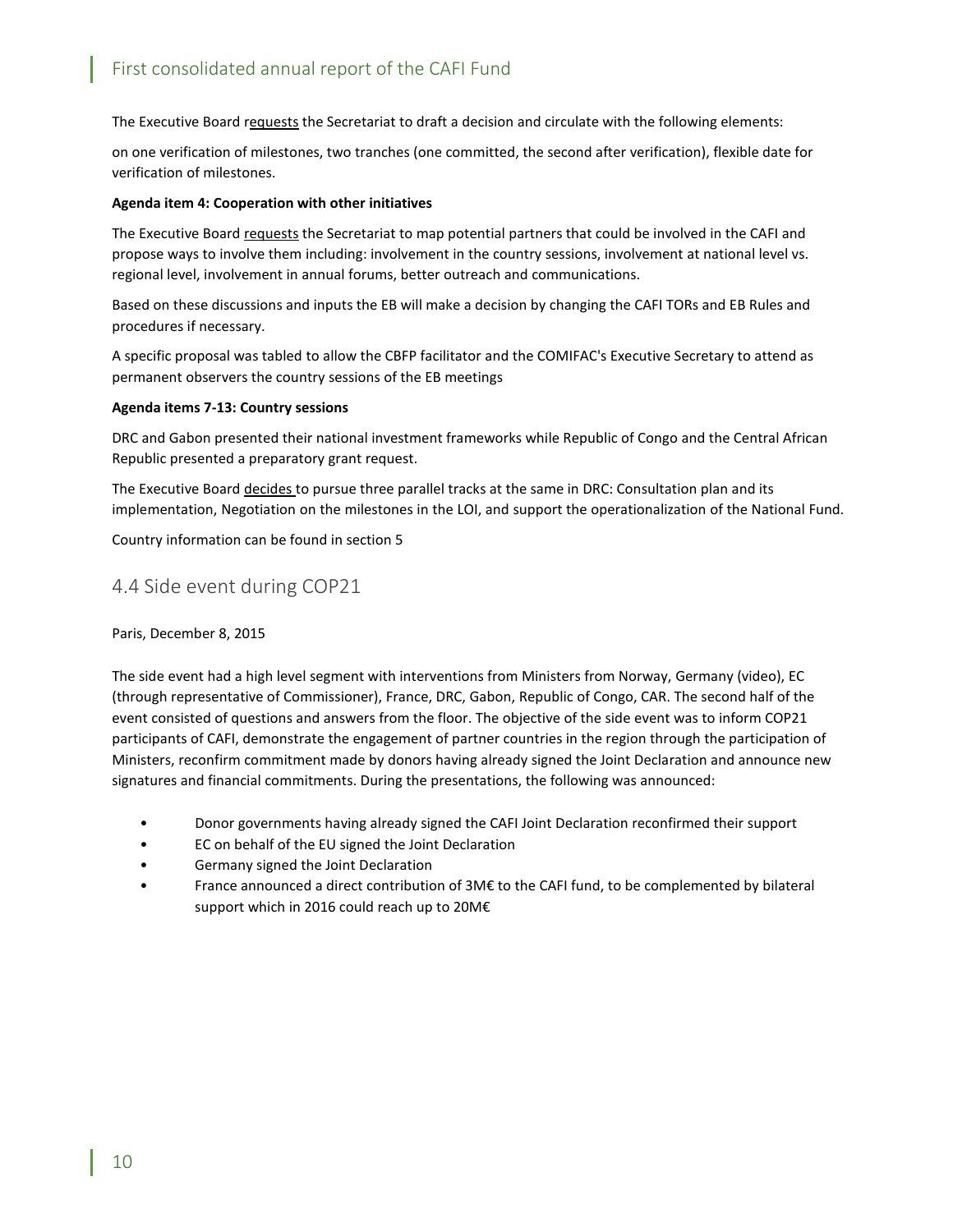# <span id="page-11-0"></span>5. Country updates

### <span id="page-11-1"></span>5.1 Democratic Republic of the Congo

As of December 31, 2015, the Democratic Republic of the Congo presented its National Investment Framework and requested a contribution of US\$ 250M from CAFI. The NIF underwent several readings by the Executive Board and independent assessments by two experts commissioned by the CAFI Secretariat. The NIF was updated to address the comments from both the members of the Executive Board and the independent experts. Based on the NIF, the Executive Board decided to pursue discussions with the DRC government to enter into a letter of intent.

### THE DRC NATIONAL INVESTMENT FRAMEWORK

**Period covered**: 2015 – 2020

**Overall budget: US\$ 1 billion** 

Of which requested **CAFI contribution**: US\$ 250M

Strategic document: **National REDD+ Strategy** adopted in 2012 based on the Head of State's long-term green growth vision, which combines forest conservation with fighting climate change, and ensuring sustainable economic and human development.

Expected **Impacts**: emissions reduction and co-benefits in terms of development and poverty alleviation.

### **Outcomes: corresponding to the drivers of deforestation**:

- 1. agriculture,
- 2. fuelwood,
- 3. forestry,
- 4. petroleum resources and infrastructure,
- 5. land use planning,
- 6. land tenure,
- 7. demography and
- 8. governance.

#### **Program framework corresponding to response measures to the drivers**:

- **Sectoral activities** addressing direct causes of deforestation and forest degradation (agriculture, fuelwood, forestry etc.).
- **Enabling activities** to create favorable conditions for the implementation of sectoral activities and address both the underlying and the direct causes of deforestation, thus contribution to sustaining emissions reduction.
- **Integrated programs** tackle drivers of deforestation and forest degradation across sectors and economic activities, at various levels of government, and involving different stakeholders who can contribute to changing the trends of land use and forest loss.

**National ownership**: NIF piloted by Ministry of Finance and Ministry of Environment, Nature Conservation, Tourism and Sustainable Development. Buy-in from relevant line ministries, civil society and development partners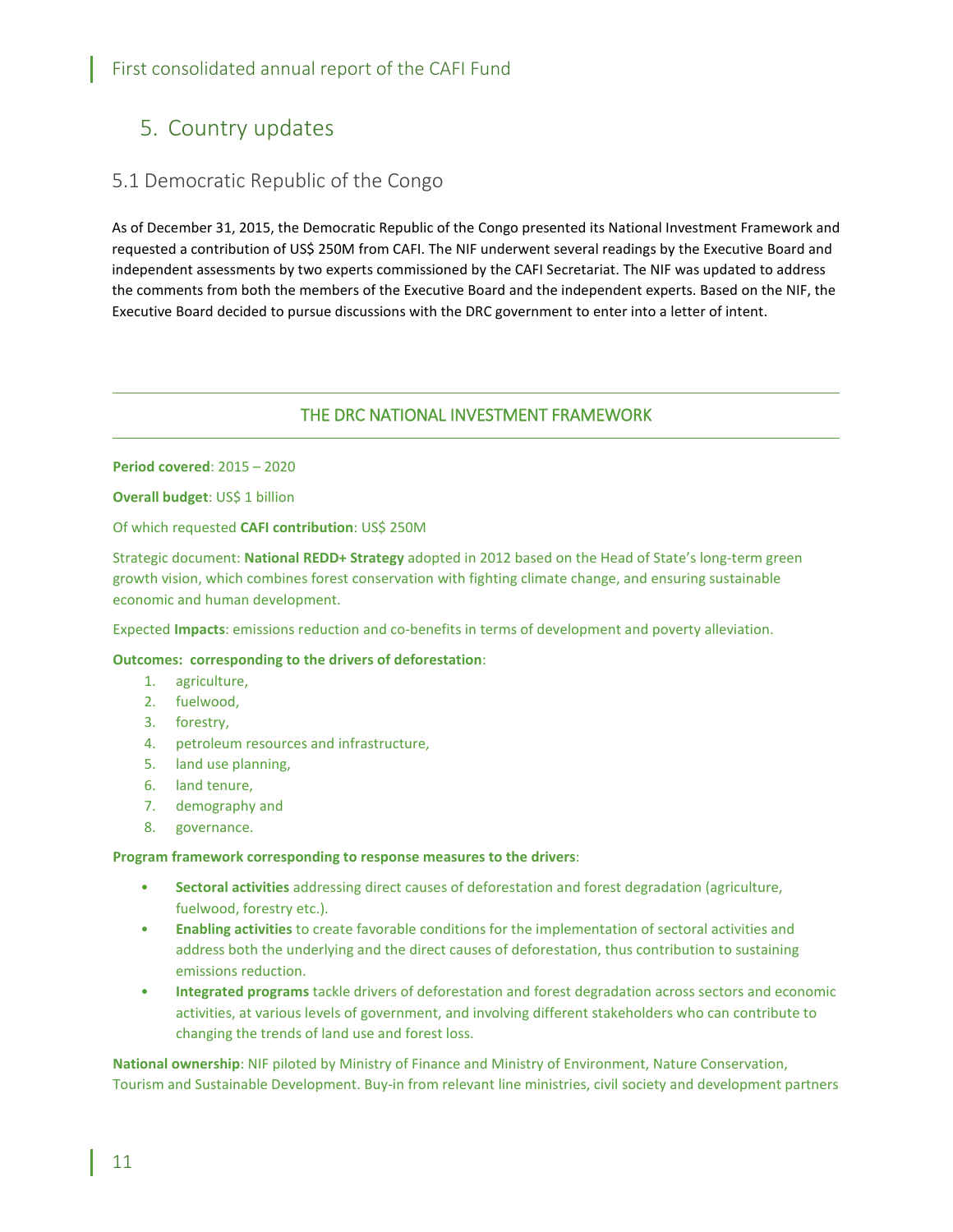### <span id="page-12-0"></span>5.2 Gabon

Gabon presented its National Investment Framework during the  $2^{nd}$  meeting of the Executive Board of CAFI. The members of the Executive Board provided comments and questions and requested the government of Gabon to address them before submitting the NIF to independent assessment and making a decision.

### THE GABON NATIONAL INVESTMENT FRAMEWORK

**Period covered**: 5 years

**Overall budget**: US\$ 15M

Of which requested **CAFI contribution**: US\$ 15M

Strategic documents: **Strategic Plan for Emerging Gabon, Gabon Green Plan, Gabon Climate Plan and INDC**.

Expected **Impacts**: facilitate Gabon's sustainable and green development, conservation, and climate change mitigation

**Outcomes: to tackle the anticipated drivers and causes of future deforestation through a holistic approach to Land Use planning and Land Use and Land Use Change Monitoring the drivers of deforestation,** namely:

- 1. Optimal land use planning
- 2. Monitoring of land use and land use change

**Program framework corresponding to response measures to the drivers**:

- Land use planning program
- Forest and natural resource monitoring program

**National ownership**: Climate Council will be responsible for piloting the CAFI Program. The Climate Council is an inter-ministerial body, chaired by the President.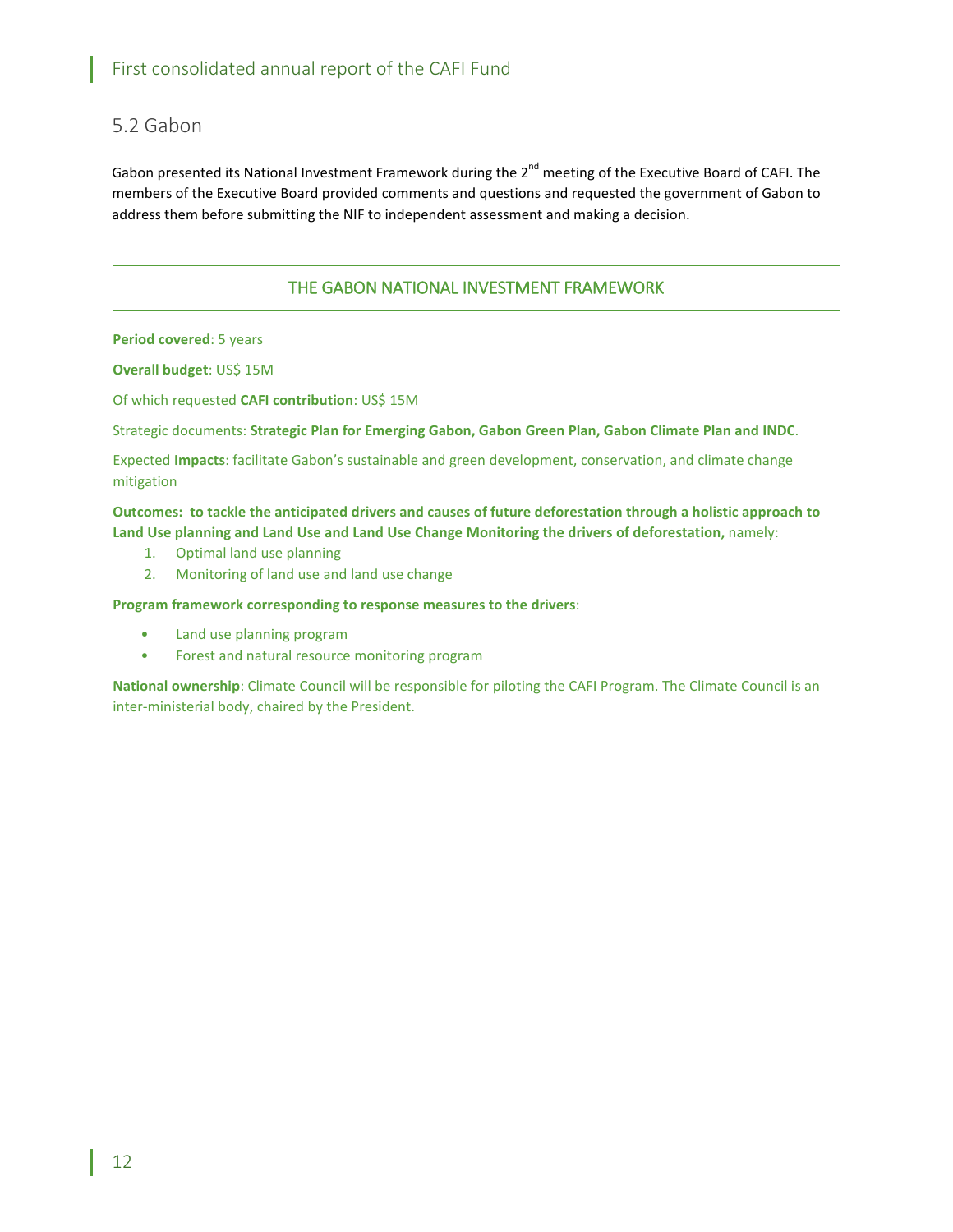# <span id="page-13-0"></span>5.3 Republic of Congo

The Republic of Congo presented a request for a preparatory grant to support the design of its NIF during the 2nd meeting of the Executive Board. The members of the Executive Board provided comments and questions and requested the government of Congo to address them before making a decision.

### THE ROC PREPARATORY GRANT REQUEST

CAFI preparation funds will complement and feed the cost-benefit analysis and the FIP preparatory work on specific programs into the broader NIF to meet the expectations of both CAFI and the FIP, produce sector-specific studies where necessary, and enable broad buy-in into ROC's strategic REDD+ documents through deepened consultations. The combination of these activities would allow the government to produce a single, comprehensive NIF.

- 1. **Producing and consolidating a single REDD+ National Investment Framework** that bases itself on the ongoing development of the National REDD+ Strategy, and integrates the ongoing work on the development of a costbenefit analysis taking stock of the existing REDD+ documentation (including the National REDD+ Strategy, the work conducted by the consultants preparing FIP investment ideas, the UN-REDD-supported cost-benefit analysis, the SESA, the FCPF Mid-Term Report, etc.).
- 2. Consolidating and complementing **analytical studies** on strategic options to address key drivers of deforestation and forest degradation taking into account the final set of strategic options in the National REDD+ Strategy and, where possible, extend the sectoral economic analyses the UN-REDD-funded cost-benefit analysis is conducting. As it stands, these analyses will not cover the full set of strategic options that the final Strategy will include, resulting in potential gaps to be filled. Likely pre-identified sectors include industrial agriculture and mining, but other sectors could be included depending on the final set of strategic options.
- 3. **Facilitating cross-sectoral coordination** and building a broad multi-sectoral consensus to support the REDD+ National Investment Framework, ensuring its alignment with the National REDD+ Strategy, and its adoption by the government. This would primarily involve CONA-REDD, with a view to involving all key ministries with a stake in the NIF (including, but not limited to, the Ministries of Finance, Budget and Public Portfolio; Planning; Land Use Planning and Large Works; Forest Economy and Sustainable Development; Agriculture and Livestock; Mining and Geology; Tenure and Public Domain; Energy and Hydrocarbons, the Presidency etc.).
- 4. Refining and implementing the indicative **consultation plan** on the NIF to ensure an inclusive dialogue with a large range of stakeholders, including private sector, civil society organizations, local communities and indigenous peoples, with linkages with the FIP's Dedicated Grant Mechanism for Indigenous Peoples and Local Communities.
- 5. **Designing the institutional arrangements** to support the execution, supervision, monitoring and evaluation of the REDD+ National Investment Framework with an emphasis on transparent decision-making and inclusive participation.
- 6. Ensuring **communication and visibility** for broad support of the REDD+ National Strategy and REDD+ National Investment Framework.
- 7. Supporting management, including technical, advisory guidance and supervision, multi-sectoral donor coordination, knowledge creation and dissemination, fiduciary supervision, financial reporting, fund administration and audit, and contingencies.

Development partner: World Bank.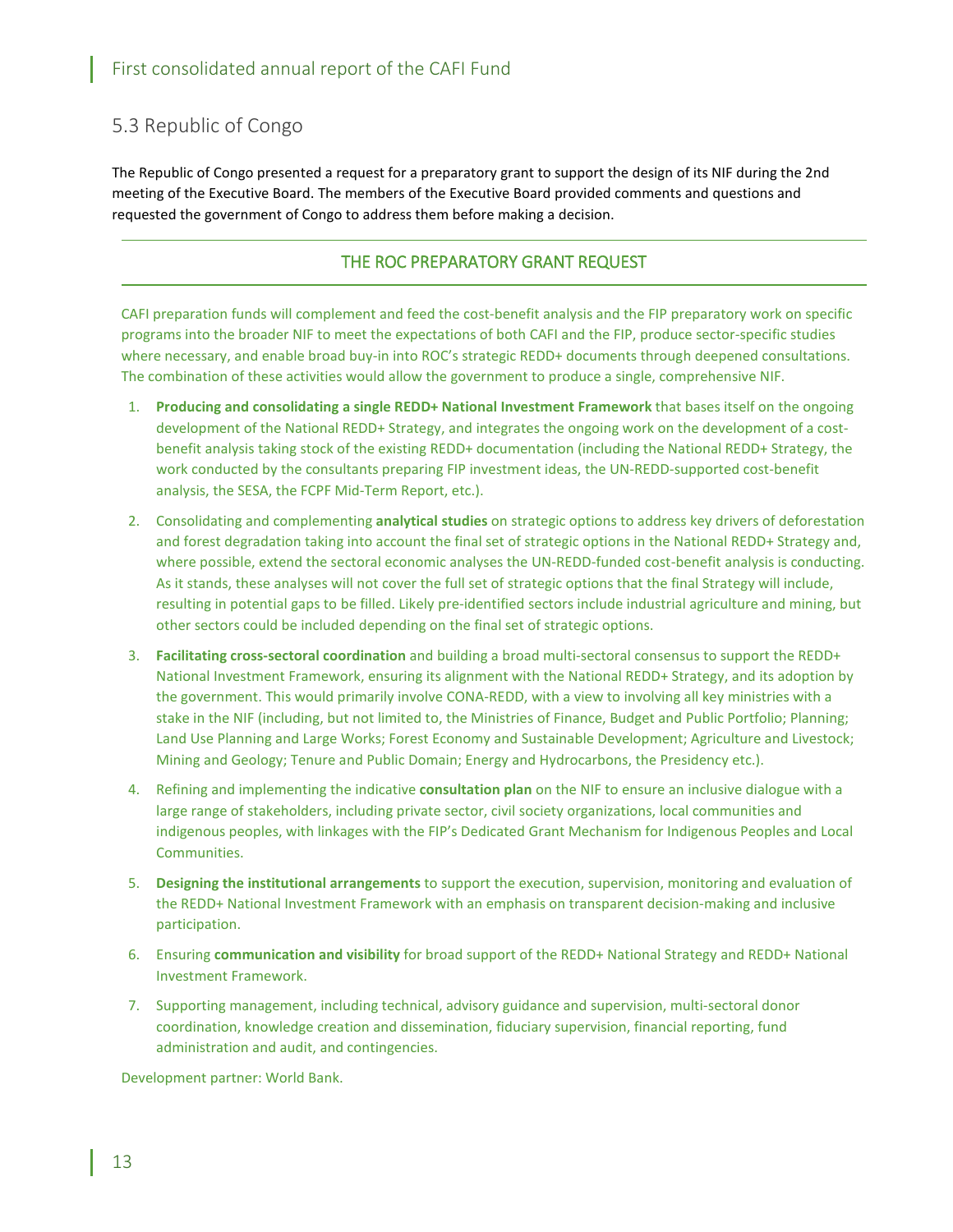# <span id="page-14-0"></span>5.4 Central African Republic

The Central African Republic presented a request for a preparatory grant to support the design of its National Investment Framework during the 2<sup>nd</sup> meeting of the Executive Board. The members of the Executive Board provided comments and questions and requested the government of CAR to address them before making a decision.

### THE CAR PREPARATORY GRANT REQUEST

The CAFI preparation funds would be used to assist the Government of CAR prepare a National Investment Framework in complement to existing financing that will be used to prepare a National REDD+ Strategy. The CAFI preparation funds would support activities executed by the Government of CAR and by the World Bank, and would include:

- 1. **Identifying priority investments and reforms in various sectors** identified in the National REDD+ Strategy;
- 2. **Facilitating multi-sector coordination** and support for a National REDD+ Strategy and National Investment Framework to enable adoption by the government;
- 3. **Consolidating and complementing analytical studies** on key drivers of deforestation and forest degradation;
- 4. **Conducting consultations with key stakeholders** at the national and sub-national levels on REDD+ investment priorities;
- 5. **Designing and reinforcing institutional arrangements** to support the execution, supervision, monitoring and evaluation of the National Investment Framework with an emphasis on transparent decision-making and inclusive participation;
- 6. Strengthening a **sustainable consultation framework** that fosters inclusive dialogue among a broad range of stakeholders, including private sector, national and international civil society organizations, local communities and Indigenous Peoples on issues related to REDD+;
- 7. **Promoting knowledge sharing and communication** to increase awareness of and support for the National REDD+ Strategy and National Investment Frameworks, including internationally, to share lessons and identify additional financing sources for REDD+ investments;
- 8. Supporting implementation and quality enhancement through the provision of **technical and advisory guidance** multi-sector donor coordination, knowledge creation and dissemination, fiduciary supervision and financial reporting, fund administration and auditing.

Development partner: World Bank.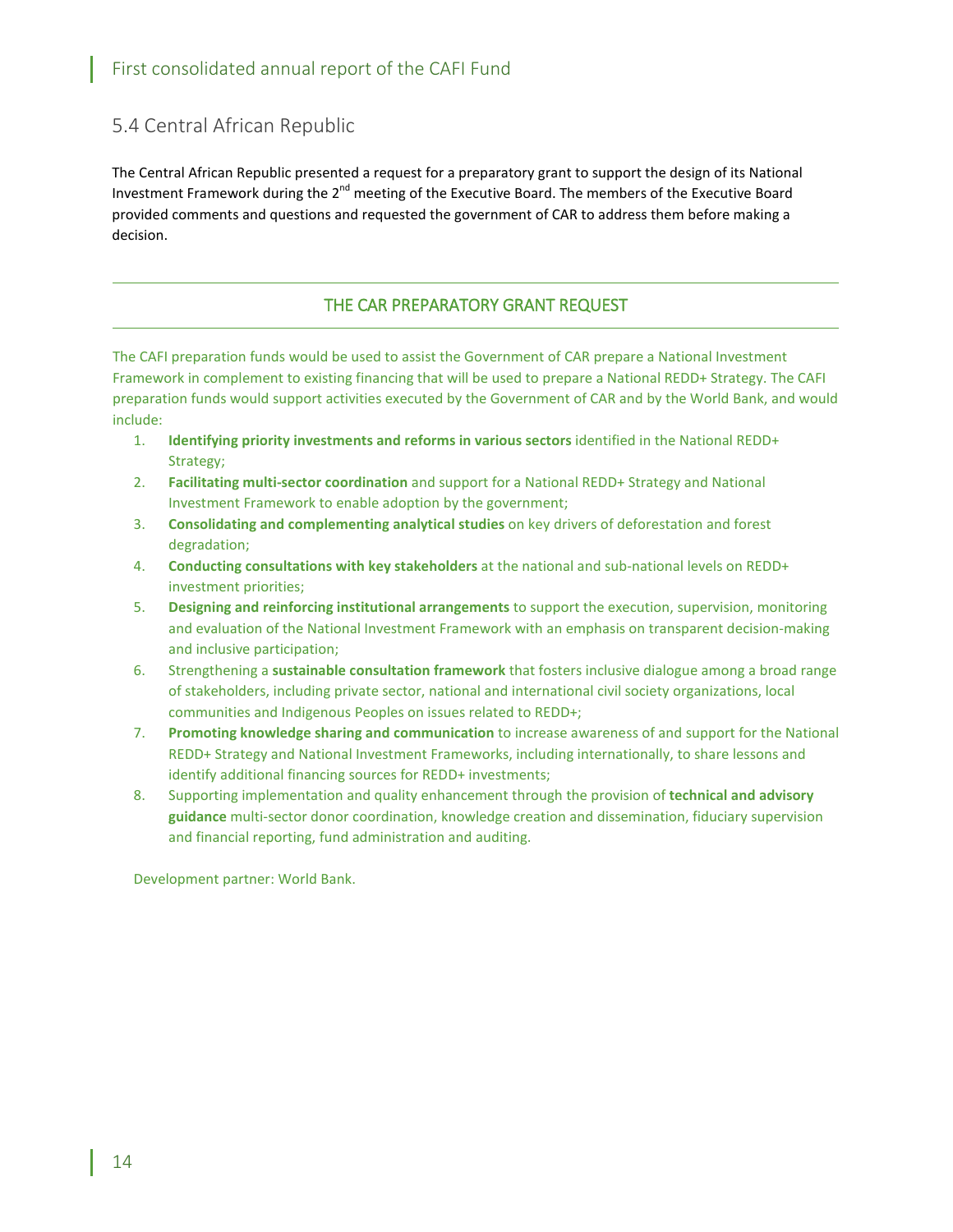# <span id="page-15-0"></span>6. Financial information

This chapter presents financial data and analysis of the CAFI Fund using the pass-through funding modality as of 31 December **2015**. Financial information for this Fund is also available on the MPTF Office GATEWAY, at the following address: <http://mptf.undp.org/factsheet/fund/AFI00>

### <span id="page-15-1"></span>Sources an and use of funds

As of 31 December **2015**, **1** contributor have deposited US\$ **9,389,671** in contributions and US\$ **2,910** has been earned in interest, bringing the cumulative source of funds to US\$ **9,392,582.** Of this amount, US\$ **1,740,000** has been transferred to **UNDP as a direct cost for the CAFI secretariat budget**, of which US\$ **330,801** has been reported as expenditure. The Administrative Agent fee has been charged at the approved rate of 1% on deposits and amounts to US\$ **93,897**. Table 1 provides an overview of the overall sources, uses, and balance of the CAFI Fund as of 31 December **2015**.

### **Table 1. Financial Overview, as of 31 December 2015 (in US Dollars)**

|                                                           | Annual 2014 | Annual 2015 | <b>Cumulative</b> |
|-----------------------------------------------------------|-------------|-------------|-------------------|
| <b>Sources of Funds</b>                                   |             |             |                   |
| <b>Gross Contributions</b>                                |             | 9,389,671   | 9,389,671         |
| Fund Earned Interest and Investment Income                |             | 2,910       | 2,910             |
| Interest Income received from Participating Organizations |             |             |                   |
| Refunds by Administrative Agent to Contributors           |             |             |                   |
| Fund balance transferred to another MDTF                  |             |             |                   |
| <b>Other Revenues</b>                                     |             |             |                   |
| <b>Total: Sources of Funds</b>                            |             | 9,392,582   | 9,392,582         |
| <b>Use of Funds</b>                                       |             |             |                   |
| <b>Transfers to Participating Organizations</b>           |             |             |                   |
| Refunds received from Participating Organizations         |             |             |                   |
| <b>Net Funded Amount to Participating Organizations</b>   |             |             |                   |
| <b>Administrative Agent Fees</b>                          |             | 93,897      | 93,897            |
| Direct Costs: (Steering Committee, Secretariatetc.)       |             | 1,740,000   | 1,740,000         |
| <b>Bank Charges</b>                                       |             | 84          | 84                |
| Other Expenditures                                        |             |             |                   |
| <b>Total: Uses of Funds</b>                               |             | 1,833,981   | 1,833,981         |
| Change in Fund cash balance with Administrative Agent     |             | 7,558,601   | 7,558,601         |
| Opening Fund balance (1 January)                          |             |             |                   |
| <b>Closing Fund balance (31 December)</b>                 |             | 7,558,601   | 7,558,601         |
| Net Funded Amount to Participating Organizations          |             |             |                   |
| Participating Organizations' Expenditure                  |             |             |                   |
| <b>Balance of Funds with Participating Organizations</b>  |             |             |                   |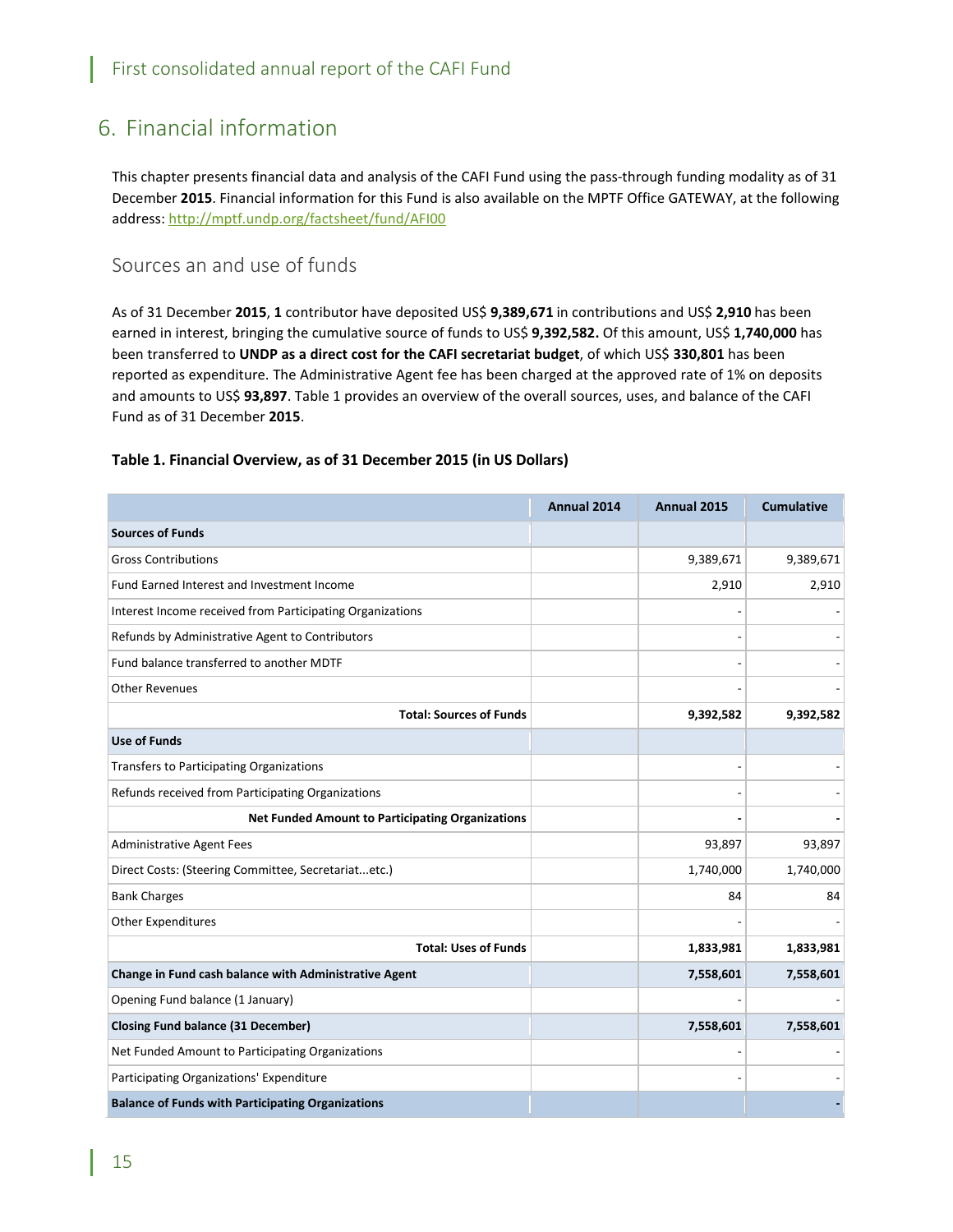# <span id="page-16-0"></span>Partner contributions

Table 2 provides information on cumulative contributions received from all contributors to this Fund as of 31 December **2015**.

### **Table 5.2.1 Contributions**

|                       | <b>Commitment</b> |                             |              |
|-----------------------|-------------------|-----------------------------|--------------|
|                       |                   | <b>Deposit Current Year</b> |              |
| <b>Contributors</b>   | 2015-2020         | Jan-Dec-2015                | <b>Total</b> |
| NORWAY, Government of | 2,080,000,000 NOK | 9,389,671                   | 9,389,671    |
| <b>Grand Total</b>    |                   | 9,389,671                   | 9,389,671    |

### <span id="page-16-1"></span>Interest earned

Interest income is earned in two ways: 1) on the balance of funds held by the Administrative Agent ('Fund earned interest'), and 2) on the balance of funds held by the Participating Organizations ('Agency earned interest') where their Financial Regulations and Rules allow return of interest to the AA. As of 31 December **2015**, Fund earned interest amounts to US\$ 2,0910 and interest received from Participating Organizations amounts to US\$ **0**, bringing the cumulative interest received to US\$ **2,910**. Details are provided in the table below.

### **Table 5.3.1 Sources of Interest & Investment Income**

| <b>Interest Earned</b>                            | <b>Prior Years</b><br>as of 31-Dec-2014 | <b>Current Year</b><br><b>Jan-Dec-2015</b> | <b>Total</b> |
|---------------------------------------------------|-----------------------------------------|--------------------------------------------|--------------|
| <b>Administrative Agent</b>                       |                                         |                                            |              |
| <b>Fund Earned Interest and Investment Income</b> |                                         | 2,910                                      | 2,910        |
| <b>Total: Fund Earned Interest</b>                |                                         | 2,910                                      | 2,910        |
| <b>Participating Organization</b>                 |                                         |                                            |              |
| <b>Total: Agency earned interest</b>              |                                         |                                            |              |
| <b>Grand Total</b>                                |                                         | 2,910                                      | 2,910        |

### <span id="page-16-2"></span>Transfer of funds

Allocations to Participating Organizations are approved by the Steering Committee and disbursed by the Administrative Agent. As of 31 December **2015**, the AA has transferred US\$ **0** to **0** Participating Organizations (see list below).

Table 4 provides additional information on the refunds received by the MPTF Office, and the net funded amount for each of the Participating Organizations.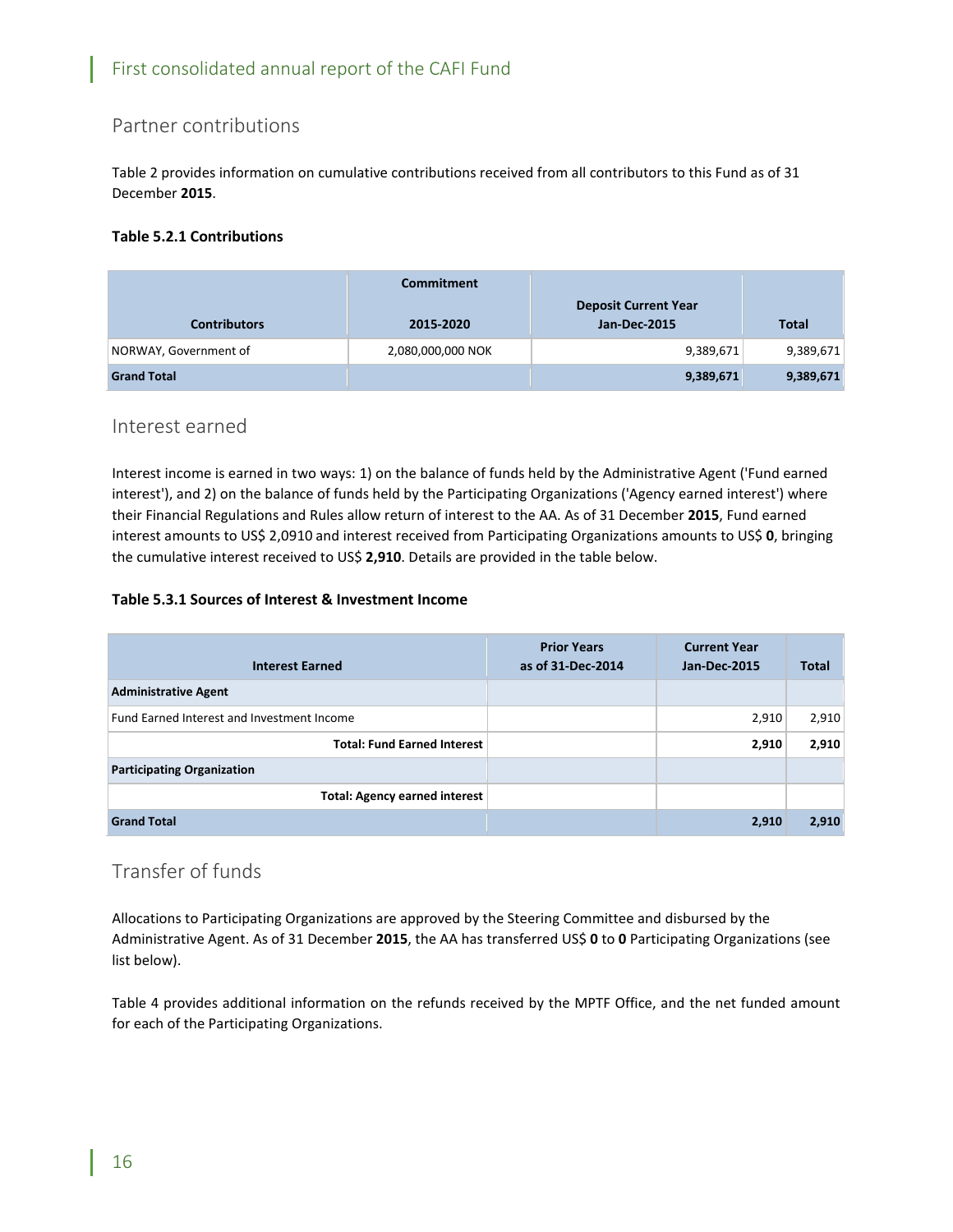**Table 4. Transfer, Refund, and Net Funded Amount by Participating Organization, as of 31 December 2015 (in US Dollars)**

| <b>Participating</b> |  | Prior Years as of 31-Dec-2014<br><b>Current Year Jan-Dec-2015</b><br>Total  |  |  |  |  |  |                   |
|----------------------|--|-----------------------------------------------------------------------------|--|--|--|--|--|-------------------|
| <b>Organization</b>  |  | Transfers Refunds Net Funded Transfers Refunds Net Funded Transfers Refunds |  |  |  |  |  | <b>Net Funded</b> |
| <b>Grand Total</b>   |  | 0                                                                           |  |  |  |  |  |                   |

### <span id="page-17-0"></span>Expenditure and financial delivery rates

No expenditures were reported for the year **2015**.

### **Table 5. Net Funded Amount, Reported Expenditure, and Financial Delivery by Participating Organization, as of 31 December 2015 (in US Dollars)**

|                                             |                           |                                    | Expenditure                             |                                            |                   |                           |
|---------------------------------------------|---------------------------|------------------------------------|-----------------------------------------|--------------------------------------------|-------------------|---------------------------|
| <b>Participating</b><br><b>Organization</b> | Approved<br><b>Amount</b> | <b>Net Funded</b><br><b>Amount</b> | <b>Prior Years</b><br>as of 31-Dec-2014 | <b>Current Year</b><br><b>Jan-Dec-2015</b> | <b>Cumulative</b> | <b>Delivery Rate</b><br>% |
| <b>Grand Total</b>                          |                           |                                    | 0                                       |                                            |                   |                           |

### <span id="page-17-1"></span>Cost recovery

Cost recovery policies for the Fund are guided by the applicable provisions of the Terms of Reference, the MOU concluded between the Administrative Agent and Participating Organizations, and the SAAs concluded between the Administrative Agent and Contributors, based on rates approved by UNDG.

The policies in place, as of 31 December **2015**, were as follows:

- **The Administrative Agent (AA) fee:** 1% is charged at the time of contributor deposit and covers services provided on that contribution for the entire duration of the Fund. In the reporting period US\$ **93,897** was deducted in AA-fees.
- **Indirect Costs of Participating Organizations:** Participating Organizations may charge 7% indirect costs. In the current reporting period US\$ **0** was deducted in indirect costs by Participating Organizations. Cumulatively, indirect costs amount to US\$ **0** as of 31 December **2015**.

### <span id="page-17-2"></span>Accountability and transparency

In order to effectively provide fund administration services and facilitate monitoring and reporting to the UN system and its partners, the MPTF Office has developed a public website, the MPTF Office Gateway [\(http://mptf.undp.org\)](http://mptf.undp.org/). Refreshed in real time every two hours from an internal enterprise resource planning system, the MPTF Office Gateway has become a standard setter for providing transparent and accountable trust fund administration services.

The Gateway provides financial information including: contributor commitments and deposits, approved programme budgets, transfers to and expenditures reported by Participating Organizations, interest income and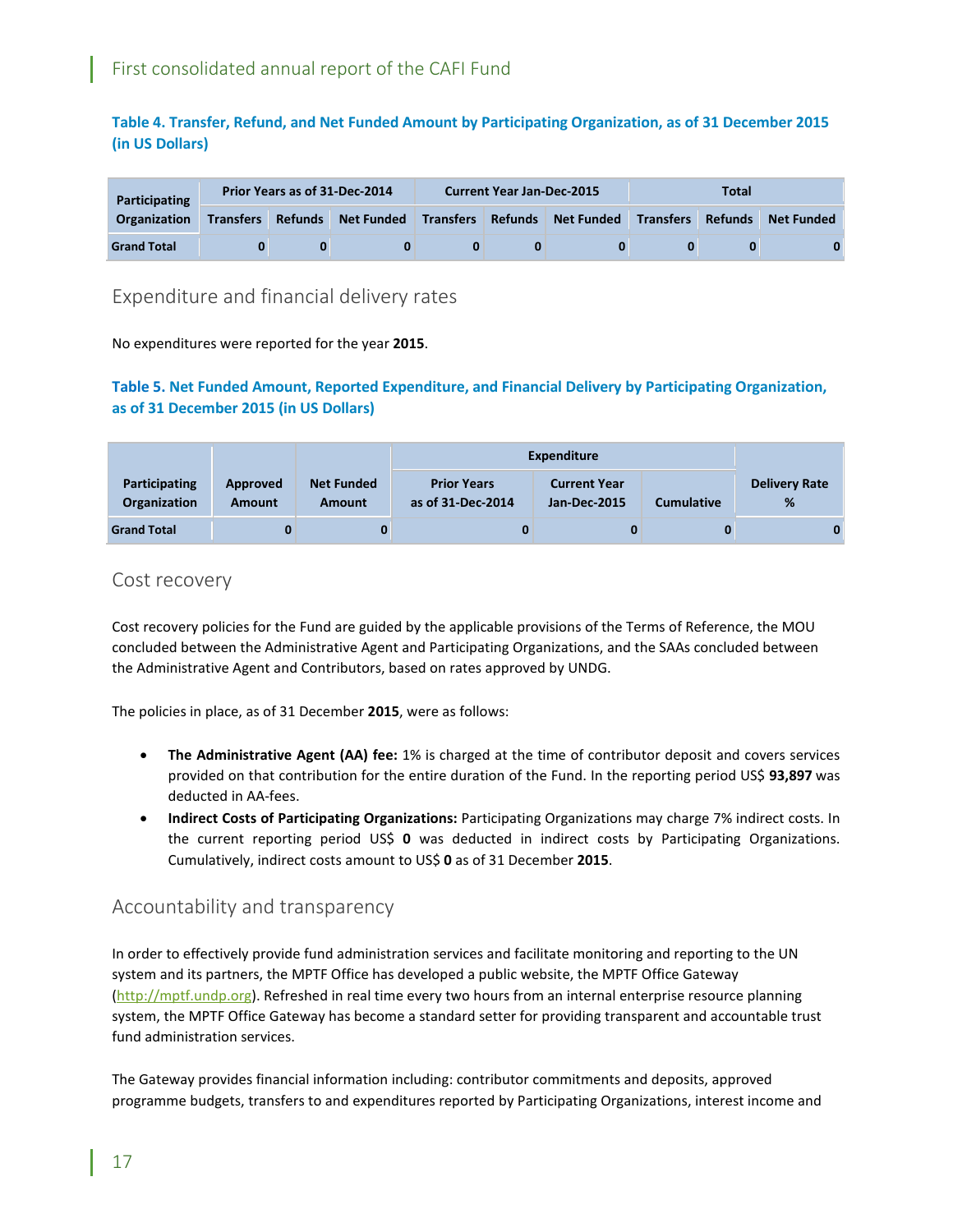other expenses. In addition, the Gateway provides an overview of the MPTF Office portfolio and extensive information on individual Funds, including their purpose, governance structure and key documents. By providing easy access to the growing number of narrative and financial reports, as well as related project documents, the Gateway collects and preserves important institutional knowledge and facilitates knowledge sharing and management among UN Organizations and their development partners, thereby contributing to UN coherence and development effectiveness.

### <span id="page-18-0"></span>Direct costs

The Fund governance mechanism may approve an allocation to a Participating Organization to cover costs associated with Secretariat services and overall coordination, as well as Fund level reviews and evaluations. These allocations are referred to as 'direct costs'.

In **2015**, direct costs amounting to US\$ 1,740,000 were charged to the Fund and transfer to UNDP to cover the budget of the Secretariat for 2015-2016 as approved during the First Executive Board.

UNDP reported \$330,801 of expenditures representing the logistics of the events organized such as the launch event, the first two Executive Board meetings and the side event during COP21. It also covered the costs of the interim Secretariat staff provided by the UNDP REDD+ team. With these funds the following results have been achieved:

- Development and approval of the Terms of Reference of the Fund
- Signature of the Joint Declaration by DRC, Gabon, CAR and ROC; Brazil and all the donor countries
- Development and approval of rules and procedures of the Executive Board
- Development and approval of the terms of reference of the CAFI Secretariat
- Development and approval of the independent review process
- Development of the risk management dash board
- Development of the M&E
- Independent assessments of the DRC NIF
- Portfolio management including the two readings of the DRC NIF, the presentation of the Gabon NIF, the presentation of the ROC and CAR preparatory grant requests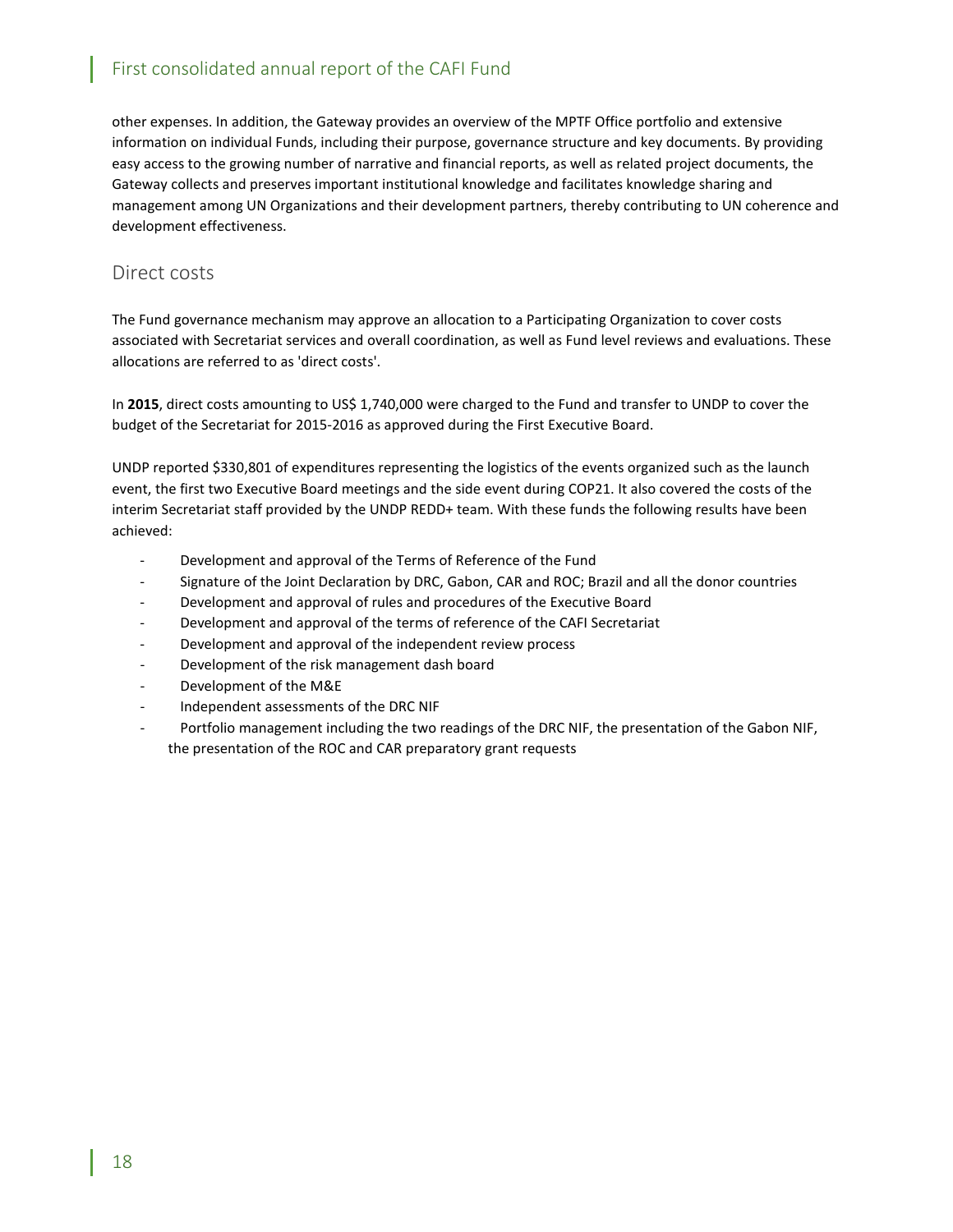# <span id="page-19-0"></span>7. Looking Ahead – Strategic Issues and Opportunities

The CAFI Trust Fund is the only fund that

- addresses all the direct and indirect drivers of forest loss thus offering a holistic approach in the region
- combines the comparative advantages of different development partners in the region by giving them access on pass-through basis i.e. without imposing rules and procedures
- helps measure progress on the *national level* based on a common results framework and M&E framework thus reducing double-counting of efforts
- supports Central African governments in their efforts to coordinate donor support across relevant sectors
- offers international visibility to donors to showcase support, commitments and results
- offers earmarking to specific countries and outcomes (a driver of forest loss such agriculture or land use planning) to align with each donor's strategic priorities
- allows implementation by donors' own bilateral cooperation agency

In order to achieve its ambitious targets, further funds will need to be mobilized to offer large enough incentives for governments to undertake reforms that are often complicated and politically sensitive. In addition, the Joint Declaration sets US\$ 500M as the capitalization target of the Fund.

The Fund was created very fast and became operational in a matter of weeks. A long wait and great expectations preceded its establishment. The timing was optimal since the launch and the announcement of further commitments took place during the General Assembly of the UN and the historic Paris COP21. As a result, both donor countries and partner governments signed off on the documents at very short notice and Central African Governments aided by development partners presented their funding requests. The operational structures of CAFI (such as the Secretariat and the Executive Board) were created without delays and could deal with the increasing amount requests and documents to treat. This momentum will need to be maintained by sorting out operational modalities and legal issues between the implementing agencies and the Trustee, refining some of the methodological documents such as the monitoring and evaluation framework, setting up the permanent secretariat of the fund, creating synergies between the CAFI secretariat and the secretariat of the DRC National Fund, enlarging the focus of CAFI to dedicate sufficient funding and support to countries beyond DRC.

Accordingly, to be on track with the commitments made in the Joint Declaration, in 2016:

- the letter of intent with the DRC would need to be negotiated to agree on the amount allocated and the expected commitments in exchange
- the Gabon investment plan would need to be finalized and the negotiation of the letter of intent should commence
- the preparatory grant requests to CAR and ROC should be approved so that the development of their national investment frameworks can begin
- Cameroon and Equatorial Guinea would need to sign the Joint declaration and express their interest in mobilizing funding from CAFI
- The role of Brazil as a South-South partner should be clarified
- CAFI progress at COP22 will be showcased, as a contribution to accelerated pre-2020 action during a COP organized on the African continent.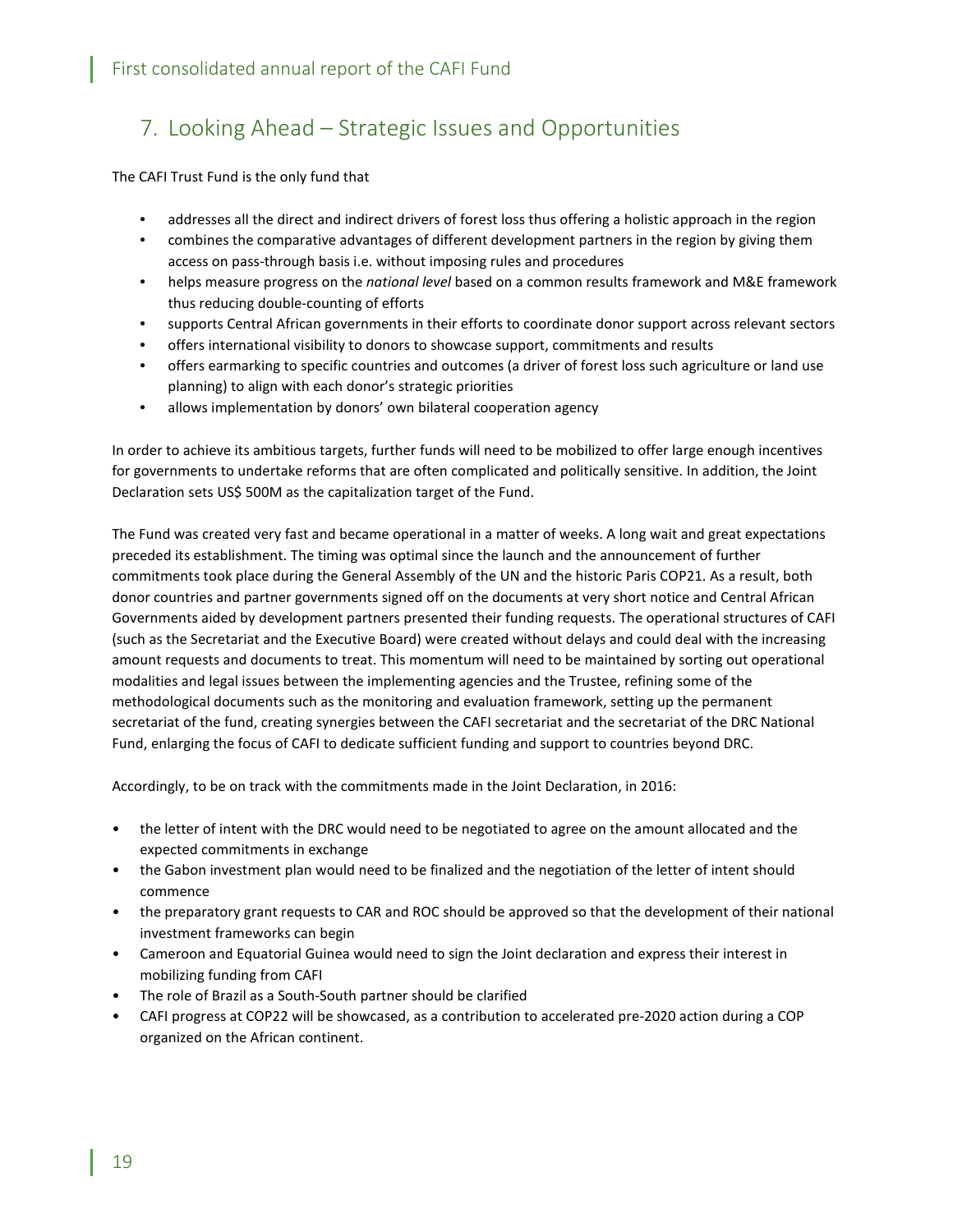# <span id="page-20-0"></span>8. Definitions

### **Allocation**

Amount approved by the Executive Board for a project/programme.

### **Approved Project/Programme**

A project/programme including budget, etc., that is approved by the Executive for fund allocation purposes.

### **Contributor Commitment**

Amount(s) committed by a donor to a Fund in a signed Standard Administrative Arrangement with the UNDP Multi-Partner Trust Fund Office (MPTF Office), in its capacity as the Administrative Agent. A commitment may be paid or pending payment.

### **Contributor Deposit**

Cash deposit received by the MPTF Office for the Fund from a contributor in accordance with a signed Standard Administrative Arrangement.

### **Delivery Rate**

The percentage of funds that have been utilized, calculated by comparing expenditures reported by a Participating Organization against the 'net funded amount'.

### **Implementing Organizations**

The Fund will be implemented through three types of Implementing Organizations, namely the Participating UN Organisations, the World Bank Group, and the eligible International Cooperation Agencies (ICAs).

### **Indirect Support Costs**

A general cost that cannot be directly related to any particular programme or activity of the Participating Organizations. UNDG policy establishes a fixed indirect cost rate of seven per cent of programmable costs.

### **Net Funded Amount**

Amount transferred to a Participating Organization less any refunds transferred back to the MPTF Office by a Participating Organization.

### **Net Transferred Amount**

Net Amount transferred to a Participating Organization as approved by the Steering Committee and disbursed by the Administrative Agent.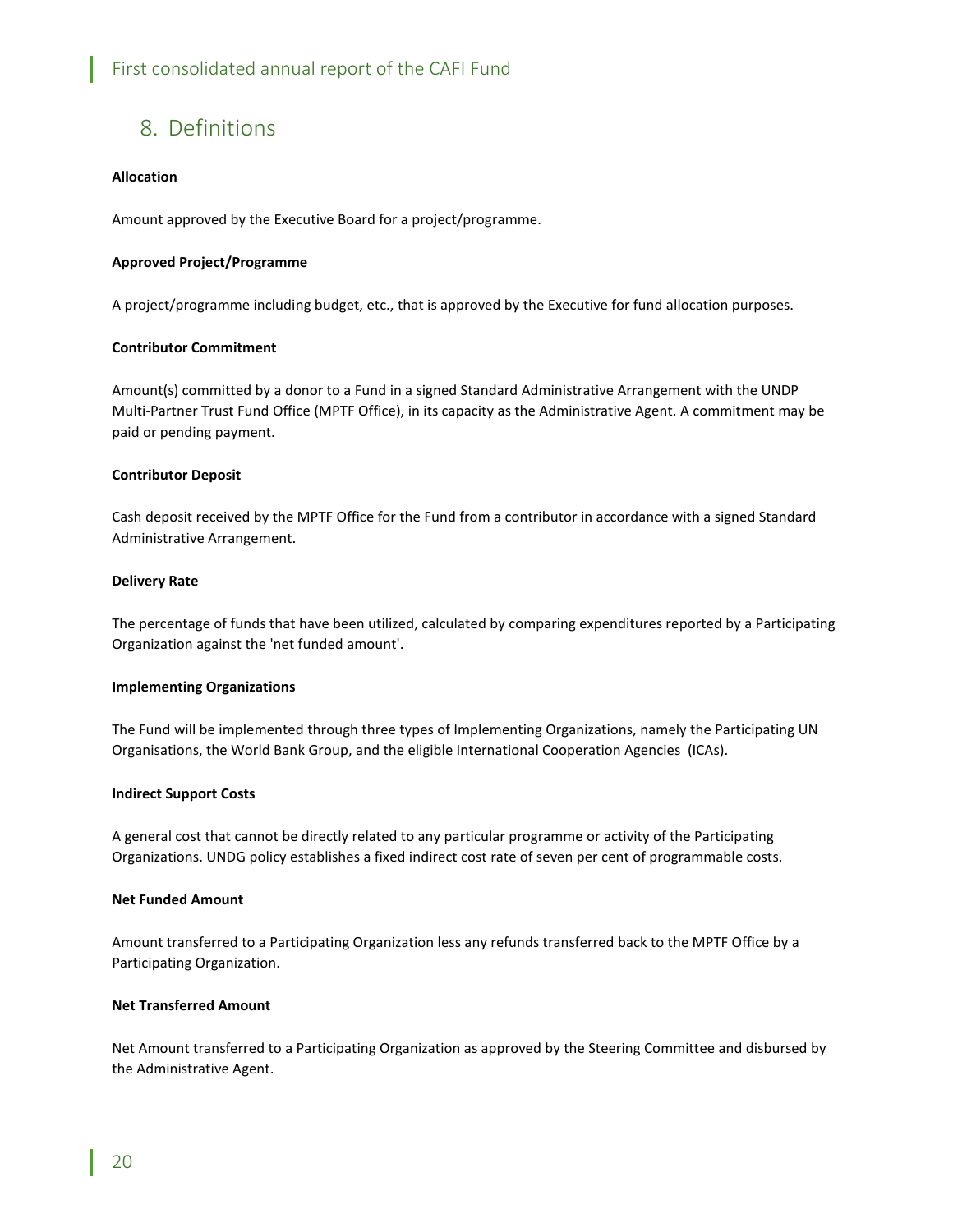### **Participating UN Organization**

A UN Organization or other inter-governmental Organization that is an implementing partner in a Fund, as represented by signing a Memorandum of Understanding (MOU) with the MPTF Office for a particular Fund. For the CAFI Fund, FAO and UNDP are the Participating UN Organizations.

#### **Project/Programme Document**

An annual work plan or a programme/project document, etc., which is approved by the Executive Board for fund allocation purposes.

#### **Project Expenditure**

The sum of expenses and/or expenditure reported by all Participating Organizations for a Fund irrespective of which basis of accounting each Participating Organization follows for donor reporting.

#### **Project Financial Closure**

A project or programme is considered financially closed when all financial obligations of an operationally completed project or programme have been settled, and no further financial charges may be incurred.

#### **Project Operational Closure**

A project or programme is considered operationally closed when all programmatic activities for which Participating Organization(s) received funding have been completed.

#### **Project Start Date**

Date of transfer of first instalment from the MPTF Office to the Participating Organization.

#### **Total Approved Amount**

This represents the cumulative amount of allocations approved by the Executive Board.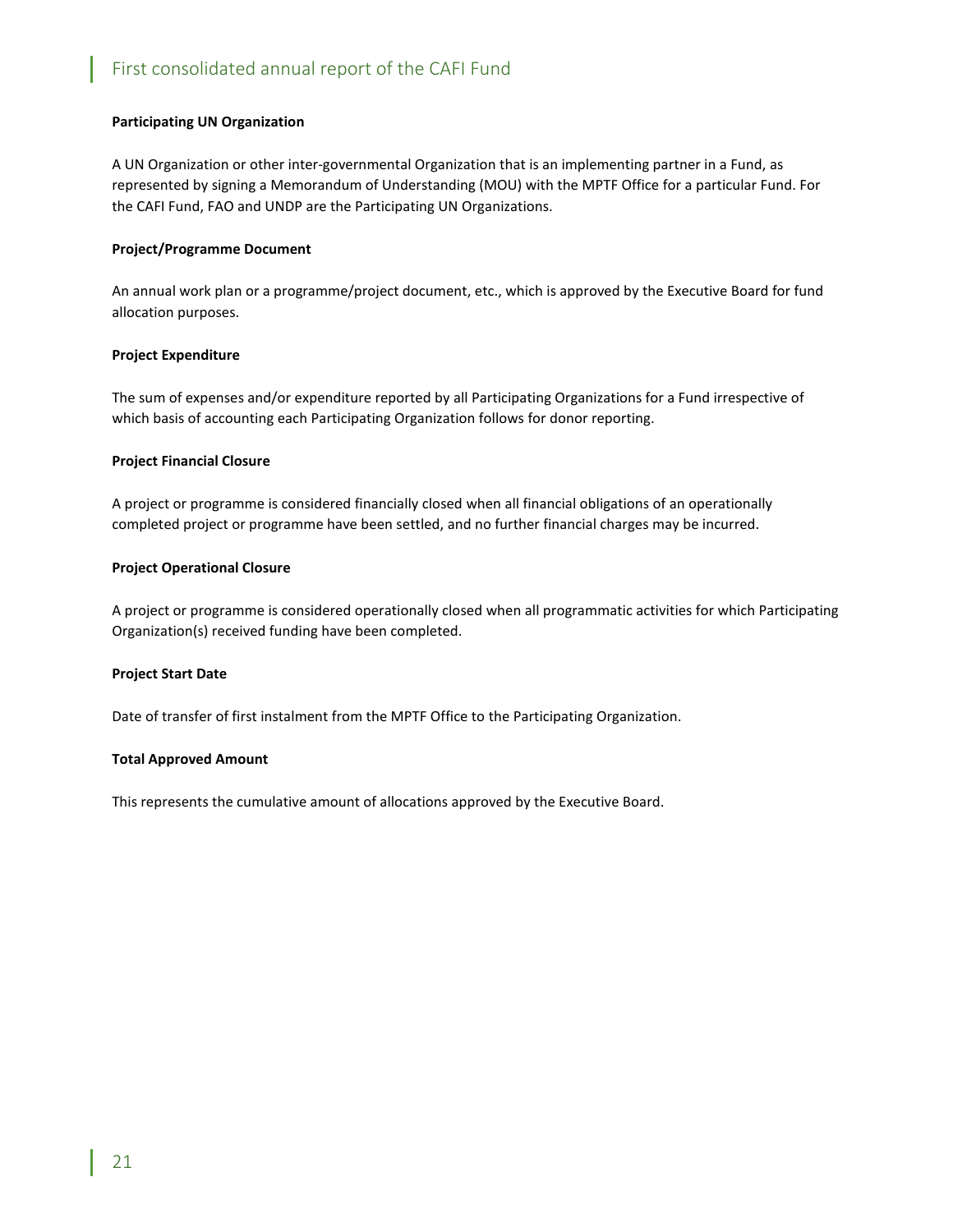# <span id="page-22-0"></span>10. Abbreviations and Acronyms

**AFD** Agence française de développement

**CAFI** Central African Forest Initiative

**CAR** Central African Republic

**CBFP** Congo Basin Forest Partnership

**COMIFAC** Commission of Central African Forests

**COP21** 21st yearly session of the [Conference of the Parties](https://en.wikipedia.org/wiki/United_Nations_Climate_Change_conference) (COP) to the 1992 [United Nations Framework](https://en.wikipedia.org/wiki/United_Nations_Framework_Convention_on_Climate_Change)  [Convention on Climate Change,](https://en.wikipedia.org/wiki/United_Nations_Framework_Convention_on_Climate_Change) also known as the 2015 United Nations Climate Change Conference or the 2015 Paris Climate Conference

**DRC** Democratic Republic of the Congo

**EB** Executive Board

**EC** European Commission

**EU** European Union

**FAO** Food and Agriculture Organization of the United Nations

**FCPF** Forest Carbon Partnership Facility

**FIP** Forest Investment Program

**GHG** Greenhouse gases

**GIZ** German Academy for International Cooperation

**GEF** Global Environment Facility

**KfW** Kreditanstalt für Wiederaufbau, [a German](https://en.wikipedia.org/wiki/Germany) [government-owned](https://en.wikipedia.org/wiki/Government-owned_corporation) [development bank](https://en.wikipedia.org/wiki/International_financial_institutions)

**LED** Low emission development

**LOI** Letter of Intent

**M&E** Monitoring and Evaluation

**MPTF** Multi-Partner Trust Fund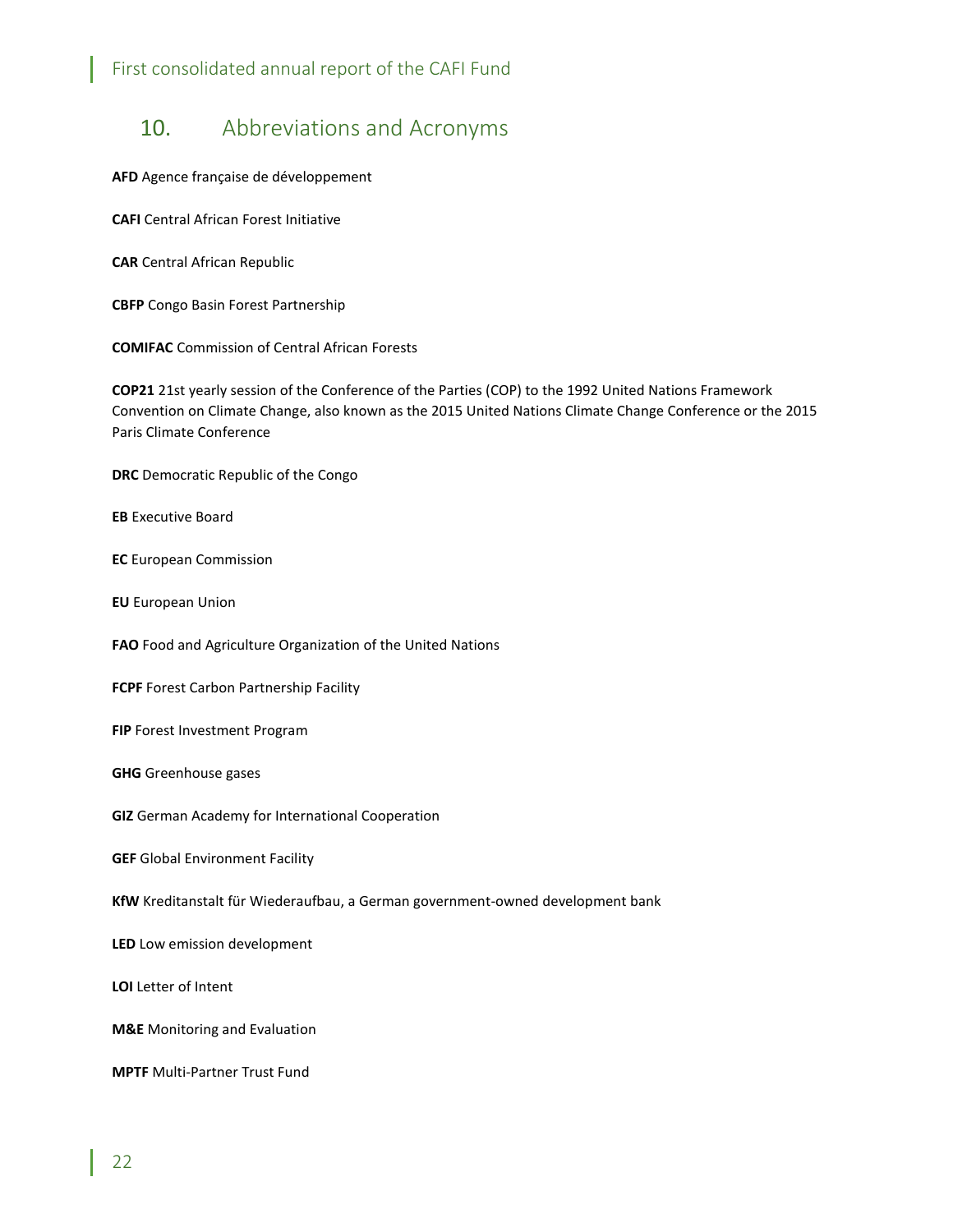**MRV** Measurement, Reporting and Verification

**NFMS** National Forest-Monitoring System

**NIF** National Investment Framework

**REDD+** Reducing Emissions from Deforestation and Forest Degradation in Developing Countries; and the role of conservation, sustainable management of forests and enhancement of forest carbon stocks in developing countries

**REL** Reference Emission Level

**ROC** Republic of Congo

**R-PP** Readiness Preparation Proposal

**SES** Social and Environmental Standards

**SIS** Safeguards information system

**ToR** Terms of Reference

**UK** United Kingdom

**UNDP** United Nations Development Programme

**UN** United Nations